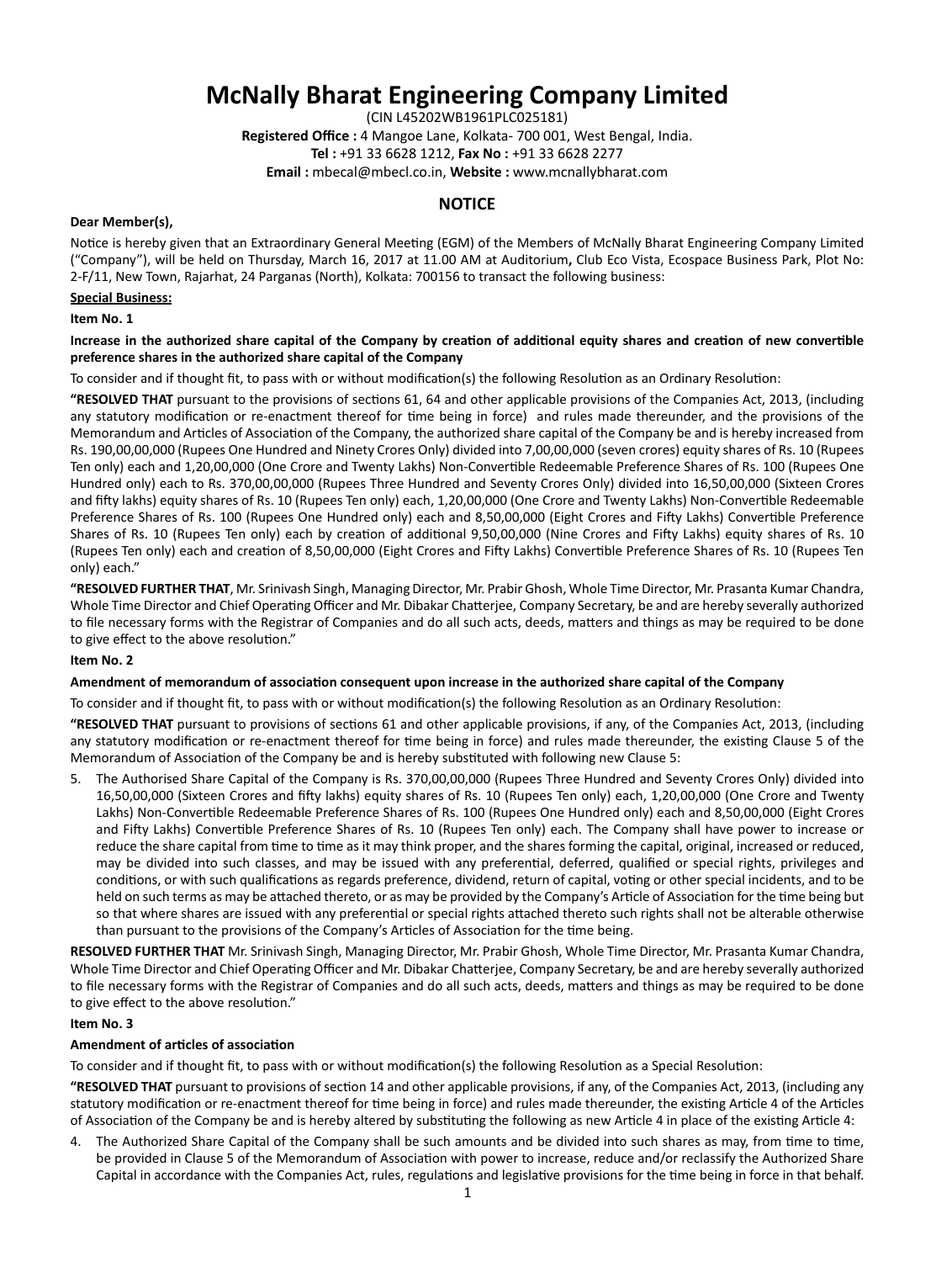**RESOLVED FURTHER THAT** Mr. Srinivash Singh, Managing Director, Mr. Prabir Ghosh, Whole Time Director, Mr. Prasanta Kumar Chandra, Whole Time Director and Chief Operating Officer and Mr. Dibakar Chatterjee, Company Secretary, be and are hereby severally authorized to file necessary forms with the Registrar of Companies and do all such acts, deeds, matters and things as may be required to be done to give effect to the above resolution."

## **Item No. 4**

Allotment of compulsorily convertible preference shares ("CCPS") to Williamson Magor & Co Limited, Williamson Financial Services Limited and Babcock Borsig Limited, promoter and promoter group companies of the Company on a preferential basis

To consider and if thought fit, to pass with or without modification(s) the following Resolution as a Special Resolution:

"RESOLVED THAT subject to the provisions of sections 42, 55 and 62 of the Companies Act, 2013, read with the Companies (Prospectus and Allotment of Securities) Rules, 2014, and other applicable provisions, if any, including any amendment thereto or modification(s) or re-enactment(s) thereof and in accordance with the provisions of the Memorandum and Articles of Association of the Company, the Securities and Exchange Board of India ("SEBI") (Listing Obligations and Disclosure Requirements) Regulations 2015, as amended ("LODR Regulations") and in accordance with any other applicable law or regulations, in India or outside India, including without limitation, the provisions of the Foreign Exchange Management Act, 1999, ("FEMA") and rules and regulations framed thereunder as amended from time to time, and subject to the Regulations / Guidelines, if any, prescribed by the Reserve Bank of India, Securities and Exchange Board of India including SEBI (Issue of Capital and Disclosure Requirements) Regulations, 2009 ("SEBI ICDR Regulations") and SEBI (Substantial Acquisition of shares and Takeover) Regulations, 2011 as amended from time to time, and by all other concerned and relevant authorities from time to time, to the extent applicable and subject to such approvals, consents, permissions and sanctions of the Government of India, SEBI, Reserve Bank of India, Competition Commission of India, if applicable and all other appropriate authorities and subject to such conditions and modifications as may be prescribed by any of them while granting such approvals, permissions, consents and sanctions as deemed fit, the consent, authority and approval of the Members of the Company be and is hereby accorded to offer, issue and allot on a preferential basis, up to 4,16,66,666 compulsorily convertible preference shares ("CCPS") of Rs. 10 each at a premium of Rs. 56 per CCPS for part conversion of outstanding unsecured loan upto an amount of Rs. 100.00 crores given by Williamson Magor & Co Limited, outstanding unsecured loan upto an amount of Rs. 100.00 crores given by Williamson Financial Services Limited and outstanding unsecured loan upto an amount of Rs. 75.00 crores given by Babcock Borsig Limited, promoter and promoter group companies of the Company lying with the Company into CCPS in accordance with the Chapter VII of the SEBI (Issue of Capital and Disclosure Requirement) Regulations, 2009, as amended from time to time, and such issue and allotment of such number of equity shares resultant on conversion of CCPS on such terms and conditions as may be deemed appropriate by the Board (hereinafter called the "Board" which term shall be deemed to include the Allotment Committee of the Board of Directors) in its absolute discretion and wherever necessary, in consultation with advisor(s) and / or such other person(s), but without requiring any further approval or consent from the shareholders and also subject to the applicable laws, rules, regulations and guidelines prevailing in this regard.

|  |  | <b>RESOLVED FURTHER THAT</b> the terms of issue of CCPS shall be as follows: |
|--|--|------------------------------------------------------------------------------|
|--|--|------------------------------------------------------------------------------|

| The priority with respect to payment of dividend or repayment of CCPS shall have priority with respect to payment of dividend or<br>capital vis-a-vis equity shares | repayment of capital over equity shares of the Company                                                                                                                                                                                                |
|---------------------------------------------------------------------------------------------------------------------------------------------------------------------|-------------------------------------------------------------------------------------------------------------------------------------------------------------------------------------------------------------------------------------------------------|
| The participation in surplus fund                                                                                                                                   | Non-participatory                                                                                                                                                                                                                                     |
| The participation in surplus assets and profits, on winding-up which<br>may remain after the entire capital has been repaid                                         | Non-participatory                                                                                                                                                                                                                                     |
| The payment of dividend on cumulative or non-cumulative basis                                                                                                       | Non-cumulative                                                                                                                                                                                                                                        |
| The conversion of preference shares into equity shares                                                                                                              | Each CCPS of Rs. 10 each issued at a premium of Rs. 56 each shall<br>be compulsorily convertible into one equity share of Rs. 10 each<br>at a premium of Rs. 56 per equity share at any time within $18$<br>months from the date of allotment of CCPS |
| The voting rights                                                                                                                                                   | In accordance with provisions of Companies Act, 2013                                                                                                                                                                                                  |
| The redemption of preference shares                                                                                                                                 | Redemption by way of conversion into equity shares                                                                                                                                                                                                    |
| Dividend                                                                                                                                                            | 1%                                                                                                                                                                                                                                                    |

**RESOLVED FURTHER THAT** without prejudice to the generality of the above, the 'relevant date' for the purposes of determining the floor price of the CCPS in accordance with the provisions of Chapter VII of the SEBI (Issue of Capital and Disclosure Requirements) Regulations, 2009, as amended, shall be February 14, 2017 i.e. 30 days prior to the date of passing of the Special Resolution.

**RESOLVED FURTHER THAT** up to 4,16,66,666 compulsorily convertible preference shares ("CCPS") of Rs. 10 each at a premium of Rs. 56 per CCPS, be issued as follows:

| Sr.<br>No. | Name of allottee                             | Amount of outstanding unsecured<br>loan against which CCPS to be issued<br>(in Rs. crores) | Number of CCPS to be issued |
|------------|----------------------------------------------|--------------------------------------------------------------------------------------------|-----------------------------|
|            | Williamson Magor & Co Limited                | 100.00                                                                                     | 1,51,51,515                 |
|            | <b>Williamson Financial Services Limited</b> | 100.00                                                                                     | 1,51,51,515                 |
| 3.         | <b>Babcock Borsig Limited</b>                | 75.00                                                                                      | 1,13,63,636                 |
|            | <b>TOTAL</b>                                 | 275.00                                                                                     | 4,16,66,666                 |

RESOLVED FURTHER THAT the 'Floor Price' be determined in accordance with Chapter VII of the SEBI (ICDR) Regulations, 2009.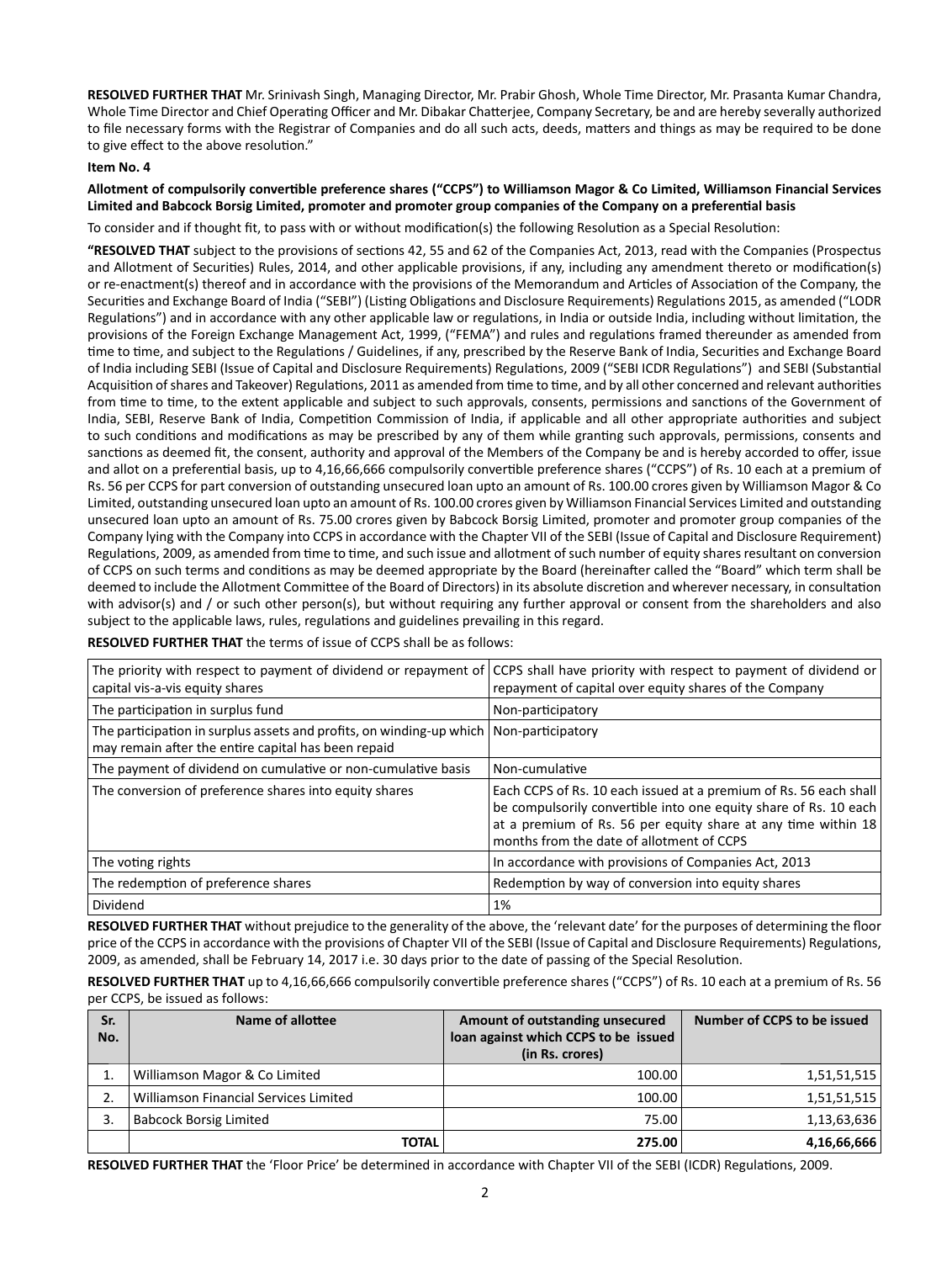RESOLVED FURTHER THAT the equity shares to be issued on conversion of CCPS shall rank *pari passu* with the existing equity shares of the Company in all respects, including dividend and shall be subject to the Memorandum of Association and Articles of Association of the Company.

**RESOLVED FURTHER THAT** CCPS and equity shares to be issued on conversion of CCPS shall be subject to lock-in as provided under the provisions of chapter VII of the SEBI (ICDR) Regulations.

RESOLVED FURTHER THAT the CCPS shall be allotted in dematerialized form within a period of 15 days from the date of receipt of shareholders' approval or in the event the allotment of CCPS require any approval(s) or permission(s) from any regulatory authority or the Central Government, within 15 days from the date of such approval(s) or permission(s), as the case may be.

**RESOLVED FURTHER THAT** Board of Directors and / or Mr. Srinivash Singh, Managing Director, Mr. Prabir Ghosh, Whole Time Director, Mr. Prasanta Kumar Chandra, Whole Time Director and Chief Operating Officer and Mr. Dibakar Chatterjee, Company Secretary be and is hereby severally authorised to enter into and execute all such agreements and arrangements with any Depository(ies), Custodian(s) and all such agencies as may be involved or concerned in such offerings of CCPS and to remunerate all such agencies by way of fees, reimbursement of expenses or the like, and also to seek the listing of the equity shares in one or more Stock Exchange(s), in India, as the case may be and to settle any questions, difficulties, doubts that may arise in regard to the preferential allotment, issue and allotment of CCPS and conversion of CCPS into equity shares and utilization of issue proceeds as it may in its absolute discretion deem fit.

**RESOLVED FURTHER THAT** the Board and / or Mr. Srinivash Singh, Managing Director, Mr. Prabir Ghosh, Whole Time Director, Mr. Prasanta Kumar Chandra, Whole Time Director and Chief Operating Officer and Mr. Dibakar Chatterjee, Company Secretary be and is hereby severally authorised to do all such acts, deeds, matters and things as may be necessary and execute all such agreements, documents, instruments and writings as may be required and to delegate all or any of its powers herein to any Officer(s) of the Company in such manner as they may deem fit in their absolute discretion."

## **Item No. 5**

#### Allotment of compulsorily convertible preference shares ("CCPS") to equity shareholders and certain debenture holders of Vedica **Sanjeevani Projects Private Limited ("Vedica") on a preferential basis**

To consider and if thought fit, to pass with or without modification(s) the following Resolution as a Special Resolution:

"RESOLVED THAT subject to the provisions of sections 42, 55 and 62 of the Companies Act, 2013, read with the Companies (Prospectus and Allotment of Securities) Rules, 2014, and other applicable provisions, if any, including any amendment thereto or modification(s) or re-enactment(s) thereof and in accordance with the provisions of the Memorandum and Articles of Association of the Company, the Securities and Exchange Board of India ("SEBI") (Listing Obligations and Disclosure Requirements) Regulations 2015, as amended ("LODR Regulations") and in accordance with any other applicable law or regulations, in India or outside India, including without limitation, the provisions of the Foreign Exchange Management Act, 1999, ("FEMA") and rules and regulations framed thereunder as amended from time to time, and subject to the Regulations / Guidelines, if any, prescribed by the Reserve Bank of India, Securities and Exchange Board of India including SEBI (Issue of Capital and Disclosure Requirements) Regulations, 2009 ("SEBI ICDR Regulations") and SEBI (Substantial Acquisition of shares and Takeover) Regulations, 2011 as amended from time to time, and by all other concerned and relevant authorities from time to time, to the extent applicable and subject to such approvals, consents, permissions and sanctions of the Government of India, SEBI, Reserve Bank of India, Competition Commission of India, if applicable and all other appropriate authorities and subject to such conditions and modifications as may be prescribed by any of them while granting such approvals, permissions, consents and sanctions as deemed fit, the consent, authority and approval of the Members of the Company be and is hereby accorded to offer, issue and allot on a preferential basis, up to 4,16,21,273 compulsorily convertible preference shares of Rs. 10 each ("CCPS") at a premium of Rs. 56 per CCPS for consideration other than cash in accordance with the Chapter VII of the SEBI (Issue of Capital and Disclosure Requirement) Regulations, 2009, as amended from time to time, to equity shareholders and certain debenture holders of Vedica Sanjeevani Projects Private Limited ("Vedica") towards consideration for acquisition of 60% of equity shareholding of Vedica and certain debentures of Vedica and such issue and allotment of such number of equity shares resultant on conversion of CCPS on such terms and conditions as may be deemed appropriate by the Board (hereinafter called the "Board" which term shall be deemed to include the Allotment Committee of the Board of Directors) in its absolute discretion and wherever necessary, in consultation with advisor(s) and / or such other person(s), but without requiring any further approval or consent from the shareholders and also subject to the applicable laws, rules, regulations and guidelines prevailing in this regard.

#### **RESOLVED FURTHER THAT** the terms of issue of CCPS shall be as follows:

| capital vis-a-vis equity shares                                                                                             | The priority with respect to payment of dividend or repayment of CCPS shall have priority with respect to payment of dividend or<br>repayment of capital over equity shares of the Company                                                          |
|-----------------------------------------------------------------------------------------------------------------------------|-----------------------------------------------------------------------------------------------------------------------------------------------------------------------------------------------------------------------------------------------------|
| The participation in surplus fund                                                                                           | Non-participatory                                                                                                                                                                                                                                   |
| The participation in surplus assets and profits, on winding-up<br>which may remain after the entire capital has been repaid | Non-participatory                                                                                                                                                                                                                                   |
| The payment of dividend on cumulative or non-cumulative basis                                                               | Non-cumulative                                                                                                                                                                                                                                      |
| The conversion of preference shares into equity shares                                                                      | Each CCPS of Rs. 10 each issued at a premium of Rs. 56 each shall<br>be compulsorily convertible into one equity share of Rs. 10 each at<br>a premium of Rs. 56 per equity share at any time within 18 months<br>from the date of allotment of CCPS |
| The voting rights                                                                                                           | In accordance with provisions of Companies Act, 2013                                                                                                                                                                                                |
| The redemption of preference shares                                                                                         | Redemption by way of conversion into equity shares                                                                                                                                                                                                  |
| Dividend                                                                                                                    | 1%                                                                                                                                                                                                                                                  |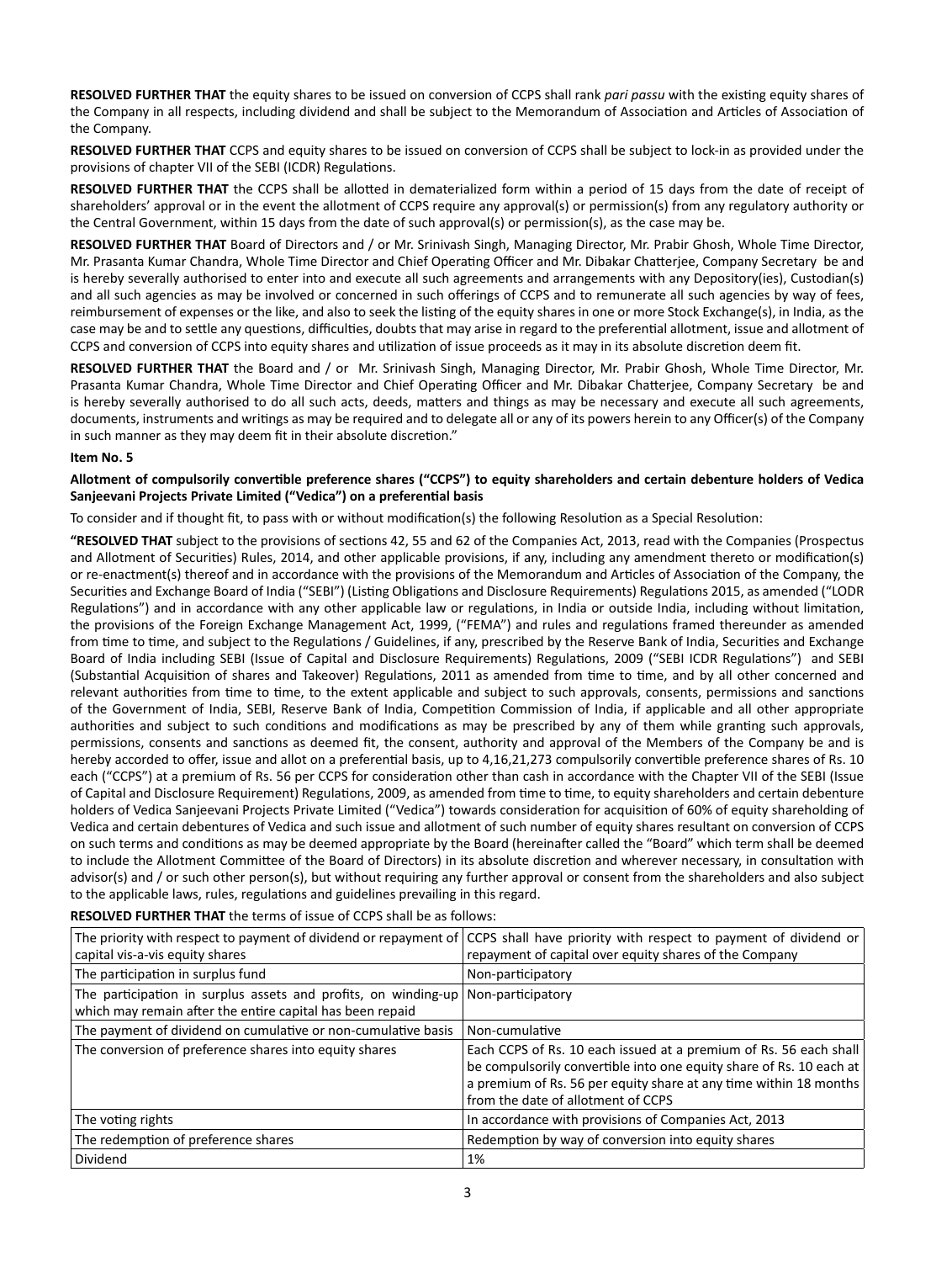RESOLVED FURTHER THAT without prejudice to the generality of the above, the 'relevant date' for the purposes of determining the floor price of the CCPS in accordance with the provisions of Chapter VII of the SEBI (Issue of Capital and Disclosure Requirements) Regulations, 2009, as amended, shall be February 14, 2017 i.e. 30 days prior to the date of passing of the Special Resolution.

RESOLVED FURTHER THAT up to 4,16,21,273 compulsorily convertible preference shares of Rs. 10 each ("CCPS") at a premium of Rs. 56 per CCPS for consideration other than cash, be issued for transfer of 60% equity shares of Vedica and certain debentures of Vedica, as follows:

| Sr. No. | Name of the proposed allottee                      | <b>No of CCPS</b> |
|---------|----------------------------------------------------|-------------------|
| 1.      | Alosha Marketing Private Limited                   | 67,43,818         |
| 2.      | Atash Suppliers Private Limited                    | 70,85,818         |
| 3.      | <b>Bansal Collections Private Limited</b>          | 6,66,000          |
| 4.      | Carnex Barter Private Limited                      | 2,07,000          |
| 5.      | Ekanta Plastics Private Limited                    | 5,66,000          |
| 6.      | <b>Gustov Wolf Cord Wire Private Limited</b>       | 3,28,000          |
| 7.      | Index Sales Private Limited                        | 59,08,000         |
| 8.      | Kunj Behari Tie-Up Private Limited                 | 75,000            |
| 9.      | Milestone Finstock Private Limited                 | 9,63,000          |
| 10.     | Mortal Vinimay Private Limited                     | 42,68,000         |
| 11.     | Sahal Business Private Limited                     | 1,36,47,637       |
| 12.     | Trolex India Private Limited                       | 2,49,000          |
| 13.     | Universal Suppliers & Construction Private Limited | 42,000            |
| 14.     | Vishwa Microprocessors Private Limited             | 6,45,000          |
| 15.     | VT Industries Private Limited                      | 2,27,000          |
|         | <b>TOTAL</b>                                       | 4,16,21,273       |

RESOLVED FURTHER THAT the 'Floor Price' be determined in accordance with Chapter VII of the SEBI (ICDR) Regulations, 2009.

RESOLVED FURTHER THAT the equity shares to be issued on conversion of CCPS shall rank *pari passu* with the existing equity shares of the Company in all respects, including dividend and shall be subject to the Memorandum of Association and Articles of Association of the Company.

**RESOLVED FURTHER THAT** CCPS and equity shares to be issued on conversion of CCPS shall be subject to lock-in as provided under the provisions of chapter VII of the SEBI (ICDR) Regulations.

RESOLVED FURTHER THAT the CCPS shall be allotted in dematerialized form within a period of 15 days from the date of receipt of shareholders' approval or in the event the allotment of CCPS require any approval(s) or permission(s) from any regulatory authority or the Central Government, within 15 days from the date of such approval(s) or permission(s), as the case may be.

**RESOLVED FURTHER THAT** the Board and / or Mr. Srinivash Singh, Managing Director, Mr. Prabir Ghosh, Whole Time Director, Mr. Prasanta Kumar Chandra, Whole Time Director and Chief Operating Officer and Mr. Dibakar Chatterjee, Company Secretary be and is hereby severally authorised to enter into and execute all such agreements and arrangements with any Depository(ies), Custodian(s) and all such agencies as may be involved or concerned in such offerings of CCPS and to remunerate all such agencies by way of fees, reimbursement of expenses or the like, and also to seek the listing of the equity shares in one or more Stock Exchange(s), in India, as the case may be and to settle any questions, difficulties, doubts that may arise in regard to the preferential allotment, issue and allotment of CCPS and conversion of CCPS into equity shares and utilization of issue proceeds as it may in its absolute discretion deem fit.

**RESOLVED FURTHER THAT** the Board and / or Mr. Srinivash Singh, Managing Director, Mr. Prabir Ghosh, Whole Time Director, Mr. Prasanta Kumar Chandra, Whole Time Director and Chief Operating Officer and Mr. Dibakar Chatterjee, Company Secretary be and is hereby severally authorised authorised to do all such acts, deeds, matters and things as may be necessary and execute all such agreements, documents, instruments and writings as may be required and to delegate all or any of its powers herein to any Officer(s) of the Company in such manner as they may deem fit in their absolute discretion."

## **Item No. 6**

## Allotment of Equity Shares ("Equity Shares") to certain investors on a preferential basis

"RESOLVED THAT subject to the provisions of Section 42 and Section 62 of the Companies Act, 2013, read with the Companies (Prospectus and Allotment of Securities) Rules, 2014, and other applicable provisions, if any, including any amendment thereto or modification(s) or re-enactment(s) thereof and in accordance with the provisions of the Memorandum and Articles of Association of the Company, the Securities and Exchange Board of India ("SEBI") (Listing Obligations and Disclosure Requirements) Regulations 2015, as amended ("LODR Regulations") and in accordance with any other applicable law or regulations, in India or outside India, including without limitation, the provisions of the Foreign Exchange Management Act, 1999, ("FEMA") and rules and regulations framed thereunder as amended from time to time, and subject to the Regulations / Guidelines, if any, prescribed by the SEBI including SEBI (Issue of Capital and Disclosure Requirements) Regulations, 2009 ("SEBI ICDR Regulations") and SEBI (Substantial Acquisition of shares and Takeover) Regulations, 2011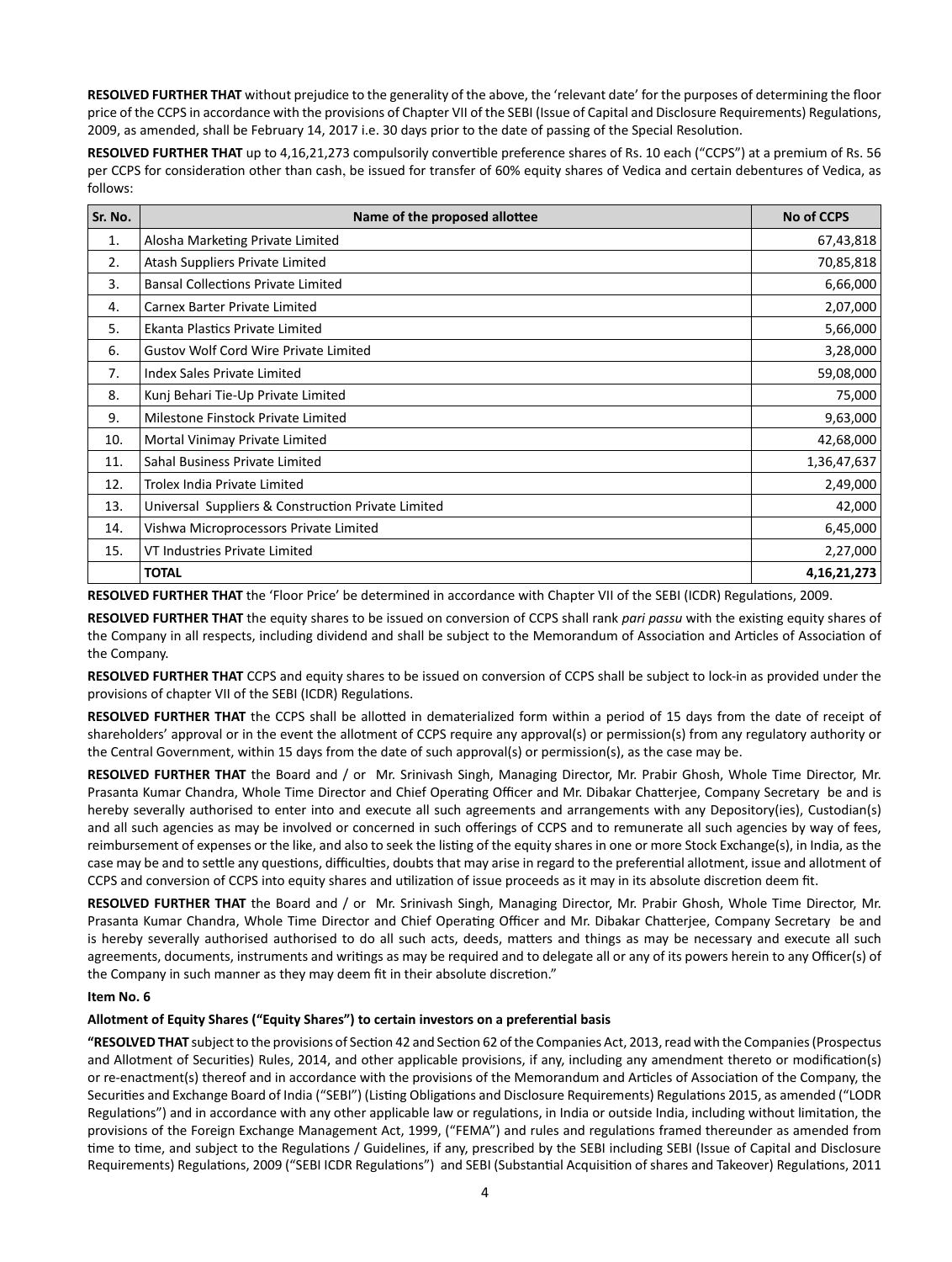as amended from time to time, and by all other concerned and relevant authorities from time to time, to the extent applicable and subject to such approvals, consents, permissions and sanctions of the Government of India, SEBI, Reserve Bank of India, Competition Commission of India, if applicable and all other appropriate authorities and subject to such conditions and modifications as may be prescribed by any of them while granting such approvals, permissions, consents and sanctions as deemed fit, the consent, authority and approval of the Members of the Company be and is hereby accorded to offer, issue and allot on a preferential basis, up to 1,88,00,000 equity shares of Rs.10 each ("Equity Shares") at a premium of Rs. 56 per Equity Share aggregating to Rs. 124.08 crores in accordance with the Chapter VII of the SEBI (Issue of Capital and Disclosure Requirement) Regulations, 2009, as amended from time to time, to Sahal Business Private Limited, Resonance Opportunities Fund, Silver Stallion Limited and ITF, Mauritius on such terms and conditions as may be deemed appropriate by the Board (hereinafter called the "Board" which term shall be deemed to include the Allotment Committee of the Board of Directors) in its absolute discretion and wherever necessary, in consultation with advisor(s) and / or such other person(s), but without requiring any further approval or consent from the shareholders and also subject to the applicable laws, rules, regulations and guidelines prevailing in this regard.

RESOLVED FURTHER THAT without prejudice to the generality of the above, the 'relevant date' for the purposes of determining the floor price of the Equity Shares in accordance with the provisions of Chapter VII of the SEBI (Issue of Capital and Disclosure Requirements) Regulations, 2009, as amended from time to time, shall be February 14, 2017 i.e. 30 days prior to the date of passing of the Special Resolution.

**RESOLVED FURTHER THAT** up to 1,88,00,000 Equity Shares of Rs. 10 each at a premium of Rs. 56 per Equity Share on preferential basis be issued, as follows:

| Sr. No. | Name of the proposed allottee  | <b>No of Equity Shares</b> |
|---------|--------------------------------|----------------------------|
|         | Sahal Business Private Limited | 38,00,000                  |
| 2.      | Resonance Opportunities Fund   | 50,00,000                  |
| 3.      | Silver Stallion Limited        | 50,00,000                  |
| 4.      | ITF, Mauritius                 | 50,00,000                  |
|         | <b>TOTAL</b>                   | 1,88,00,000                |

RESOLVED FURTHER THAT the 'Floor Price' be determined in accordance with Chapter VII of the SEBI (ICDR) Regulations, 2009.

RESOLVED FURTHER THAT the Equity Shares to be issued and allotted in terms of this Resolution shall rank *pari passu* with the existing Equity Shares of the Company in all respects, including dividend and shall be subject to the Memorandum of Association and Articles of Association of the Company and shall be subject to lock-in as provided under the provisions of chapter VII of the SEBI (ICDR) Regulations.

RESOLVED FURTHER THAT the Equity Shares shall be allotted in dematerialized form within a period of 15 days from the date of receipt of shareholders' approval or in the event the allotment of Equity Shares require any approval(s) or permission(s) from any regulatory authority or the Central Government, within 15 days from the date of such approval(s) or permission(s), as the case may be.

**RESOLVED FURTHER THAT** the Board and / or Mr. Srinivash Singh, Managing Director, Mr. Prabir Ghosh, Whole Time Director, Mr. Prasanta Kumar Chandra, Whole Time Director and Chief Operating Officer and Mr. Dibakar Chatterjee, Company Secretary be and is hereby severally authorised to enter into and execute all such agreements and arrangements with any Depository(ies), Custodian(s) and all such agencies as may be involved or concerned in such offerings of Securities and to remunerate all such agencies by way of fees, reimbursement of expenses or the like, and also to seek the listing of the Equity Shares in one or more Stock Exchange(s), in India, as the case may be and to settle any questions, difficulties, doubts that may arise in regard to the preferential allotment, issue and allotment of Equity Shares and utilization of issue proceeds as it may in its absolute discretion deem fit.

**RESOLVED FURTHER THAT** the Board and / or Mr. Srinivash Singh, Managing Director, Mr. Prabir Ghosh, Whole Time Director, Mr. Prasanta Kumar Chandra, Whole Time Director and Chief Operating Officer and Mr. Dibakar Chatterjee, Company Secretary be and is hereby severally authorised to do all such acts, deeds, matters and things as may be necessary and execute all such agreements, documents, instruments and writings as may be required and to delegate all or any of its powers herein to any Officer(s) of the Company in such manner as they may deem fit in their absolute discretion."

**Notes :**

- 1. The Explanatory Statement pursuant to Section 102 of the Companies Act, 2013, setting out the material facts in respect of the Special Resolution is annexed hereto.
- 2. A MEMBER ENTITLED TO ATTEND AND VOTE AT THE MEETING IS ENTITLED TO APPOINT A PROXY TO ATTEND AND VOTE ON HIS/ HER BEHALF. SUCH PROXY NEED NOT BE A MEMBER OF THE COMPANY. A person can act as proxy on behalf of Members not exceeding 50 and holding in the aggregate not more than 10% of the total share capital of the Company carrying voting rights. A Member holding more than 10% of the total share capital of the Company carrying voting rights may appoint a single person as proxy and such person shall not act as proxy for any other person or shareholder.
- 3. The instrument of Proxy, in order to be effective, should be duly completed and deposited at the Registered Office of the Company not less than 48 hours before the commencement of the EGM. A Proxy Form is annexed to this Notice. Proxies submitted on behalf of limited companies, societies, etc. must be supported by appropriate resolution or authority as applicable.
- 4. Members/Proxyholder/Authorised Representative are requested to bring duly filled Attendance Slip enclosed herewith along with their copy of the Notice to attend the Meeting.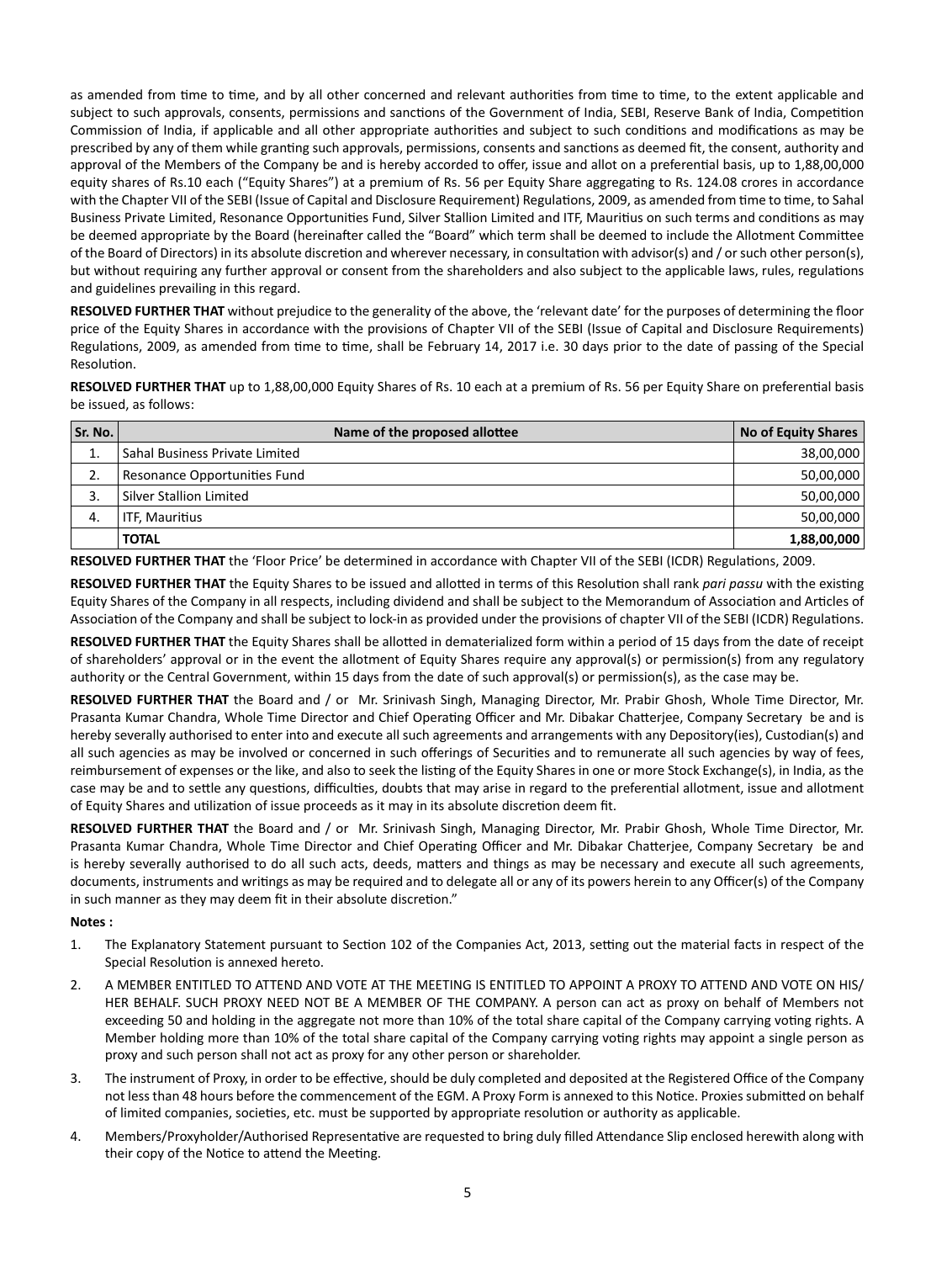5. In case of joint holders attending the Meeting, the first holder as per the Register of Members of the Company will be entitled to vote.

Electronic copy of the Notice is being sent to all the Members whose email addresses are registered with the Company/depository participant(s) for communication purposes unless any Member has requested for a hard copy of the same. For Members who have not registered their email address, physical copy of the Notice is being sent in the permitted mode. Members may note that this Notice will also be available on the Company's website i.e. www.mcnallybharat.com.

The route map showing directions to reach the venue of the EGM is annexed and forms part of the Notice.

All documents referred to in this Notice and Explanatory Statement setting out material facts shall be made available for inspection during the extra ordinary general meeting.

The Notice is being sent to all Members whose names appear in the Registrar of Members / List of Beneficial Owners as received from the Depositories as on February 10, 2017.

Process and Manner for voting through electronic means:

- a. In compliance with Section 108 of the Companies Act, 2013, and the rules framed thereunder, as amended from time to time and Regulation 44 of the SEBI (Listing Obligations and Disclosure Requirements) Regulations, 2015 and the Secretarial Standard on General Meetings ("SS2") issued by The Institute of Company Secretaries of India, the Members are provided with the facility to cast their votes electronically, through the e-voting services provided by the CDSL on the resolutions set forth in this Notice. The Members may cast their votes using an electronic voting system from a place other than the venue of the EGM (remote e-voting). The instructions for e-voting are given herein below. The Resolutions passed by the Members through e-voting are deemed to have been passed as if they have been passed at the EGM.
- b. The facility for voting, either through electronic voting system or ballot paper shall be made available at the EGM and the Members attending the meeting who have not cast their vote by remote e-voting shall be able to exercise their right to vote at the EGM.
- c. The facility for voting, either through electronic voting system or ballot paper shall be made available at the EGM and the Members attending the meeting who have not cast their vote by remote e-voting shall be able to exercise their right to vote at the EGM.
- 6. Mr. A. K. Labh, Practising Company Secretary, has been appointed as the Scrutnizer of the voting process of this Meeting.

#### **The instrucƟ ons for shareholders voƟ ng electronically are as under:**

- (i) The voting period begins on Monday, March 13, 2017, at 10:00 a.m and ends on Wednesday, March 15, 2017, at 5:00 p.m. During this period shareholders' of the Company, holding shares either in physical form or in dematerialized form, as on the cut-off date (record date) of Thursday, March 9, 2017, may cast their vote electronically. The e-voting module shall be disabled by CDSL for voting thereafter.
- (ii) Shareholders who have already voted prior to the meeting date would not be entitled to vote at the meeting venue.
- (iii) The shareholders should log on to the e-voting website www.evotingindia.com.
- (iv) Click on Shareholders.
- (v) Now Enter your User ID
	- a. For CDSL: 16 digits beneficiary ID,
	- b. For NSDL: 8 Character DP ID followed by 8 Digits Client ID,
	- Members holding shares in Physical Form should enter Folio Number registered with the Company.
- (vi) Next enter the Image Verification as displayed and Click on Login.
- (vii) If you are holding shares in demat form and had logged on to www.evotingindia.com and voted on an earlier voting of any company, then your existing password is to be used.
- (viii) If you are a first time user follow the steps given below:

|                           | For Members holding shares in Demat Form and Physical Form                                                                                                                                                                                                                                                                                                                                                                                                                            |
|---------------------------|---------------------------------------------------------------------------------------------------------------------------------------------------------------------------------------------------------------------------------------------------------------------------------------------------------------------------------------------------------------------------------------------------------------------------------------------------------------------------------------|
| PAN                       | Enter your 10 digit alpha-numeric PAN issued by Income Tax Department (Applicable for both demat shareholders<br>as well as physical shareholders)                                                                                                                                                                                                                                                                                                                                    |
|                           | Members who have not updated their PAN with the Company/Depository Participant are requested to use<br>the first two letters of their name and the 8 digits of the sequence number in the PAN field.<br>In case the sequence number is less than 8 digits enter the applicable number of 0's before the number after<br>the first two characters of the name in CAPITAL letters. Eg. If your name is Ramesh Kumar with sequence  <br>number 1 then enter RA00000001 in the PAN field. |
| Dividend Bank             | Enter the Dividend Bank Details or Date of Birth (in dd/mm/yyyy format) as recorded in your demat account or in                                                                                                                                                                                                                                                                                                                                                                       |
| Details <b>OR</b> Date of | the company records in order to login.                                                                                                                                                                                                                                                                                                                                                                                                                                                |
| Birth (DOB)               | If both the details are not recorded with the depository or company please enter the member id / folio<br>number in the Dividend Bank details field as mentioned in instruction (iv).                                                                                                                                                                                                                                                                                                 |

(ix) After entering these details appropriately, click on "SUBMIT" tab.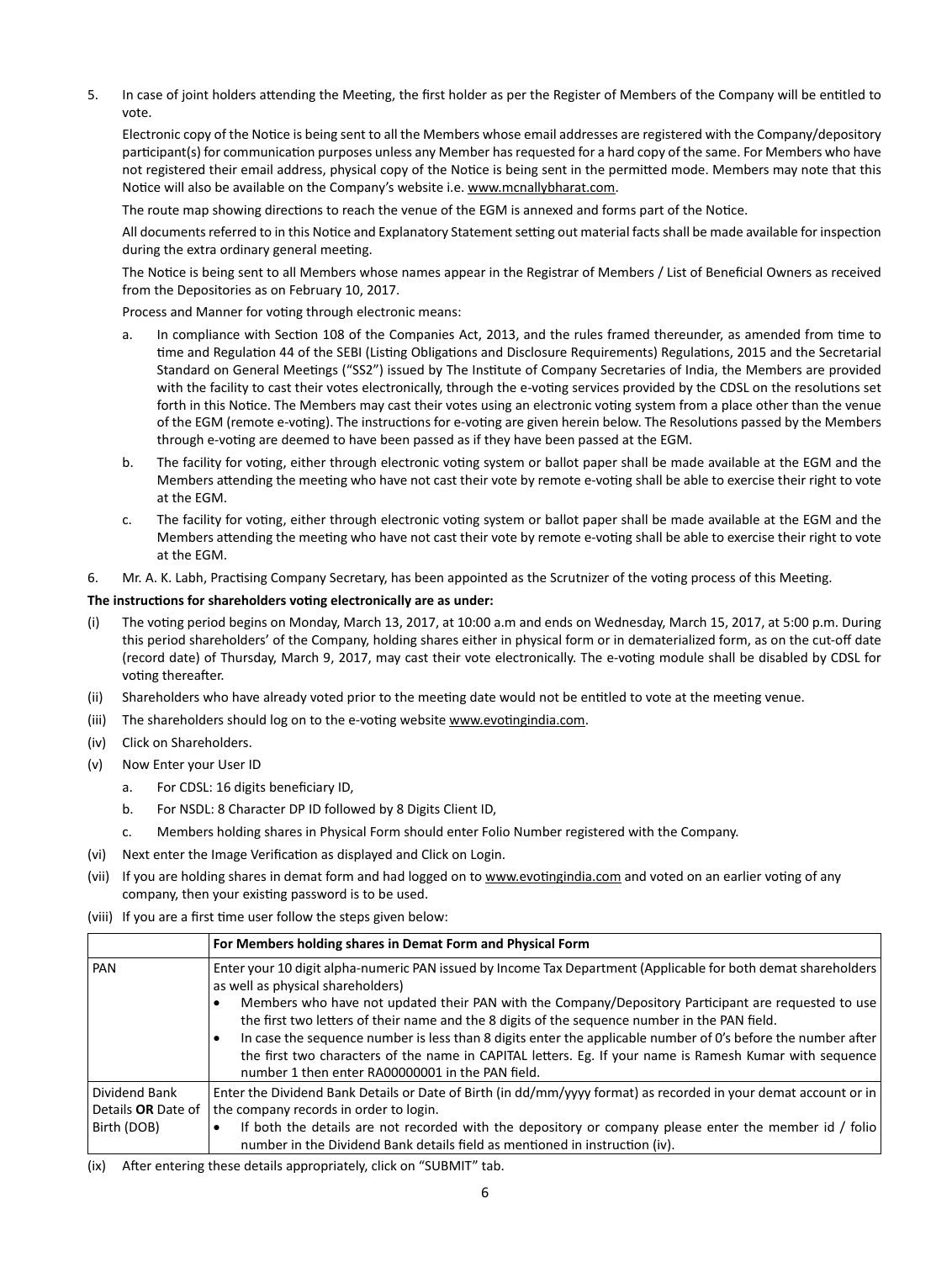- (x) Members holding shares in physical form will then directly reach the Company selection screen. However, members holding shares in demat form will now reach 'Password Creation' menu wherein they are required to mandatorily enter their login password in the new password field. Kindly note that this password is to be also used by the demat holders for voting for resolutions of any other company on which they are eligible to vote, provided that company opts for e-voting through CDSL platform. It is strongly recommended not to share your password with any other person and take utmost care to keep your password confidential.
- (xi) For Members holding shares in physical form, the details can be used only for e-voting on the resolutions contained in this Notice.
- (xii) Click on the EVSN for the relevant <McNally Bharat Engineering Company Limited> on which you choose to vote.
- (xiii) On the voting page, you will see "RESOLUTION DESCRIPTION" and against the same the option "YES/NO" for voting. Select the option YES or NO as desired. The option YES implies that you assent to the Resolution and option NO implies that you dissent to the Resolution.
- (xiv) Click on the "RESOLUTIONS FILE LINK" if you wish to view the entire Resolution details.
- (xv) After selecting the resolution you have decided to vote on, click on "SUBMIT". A confirmation box will be displayed. If you wish to confirm your vote, click on "OK", else to change your vote, click on "CANCEL" and accordingly modify your vote.
- (xvi) Once you "CONFIRM" your vote on the resolution, you will not be allowed to modify your vote.
- (xvii) You can also take a print of the votes cast by clicking on "Click here to print" option on the Voting page.
- (xviii) If a demat account holder has forgotten the login password then Enter the User ID and the image verification code and click on Forgot Password & enter the details as prompted by the system.
- (xix) Shareholders can also cast their vote using CDSL's mobile app m-Voting available for android based mobiles. The m-Voting app **can be downloaded from Google Play Store. Apple and Windows phone users can download the app from the App Store and**  the Windows Phone Store respectively on or after 30<sup>th</sup> June 2016. Please follow the instructions as prompted by the mobile app **while voƟ ng on your mobile.**
- (xx) **Note for Non Individual Shareholders and Custodians**
	- Non-Individual shareholders (i.e. other than Individuals, HUF, NRI etc.) and Custodian are required to log on to www. evotingindia.com and register themselves as Corporates.
	- A scanned copy of the Registration Form bearing the stamp and sign of the entity should be emailed to helpdesk.evoting@ cdslindia.com.
	- After receiving the login details a Compliance User should be created using the admin login and password. The Compliance User would be able to link the account(s) for which they wish to vote on.
	- The list of accounts linked in the login should be mailed to helpdesk.evoting@cdslindia.com and on approval of the accounts they would be able to cast their vote.
	- A scanned copy of the Board Resolution and Power of Attorney (POA) which they have issued in favour of the Custodian, if any, should be uploaded in PDF format in the system for the scrutinizer to verify the same.

In case you have any queries or issues regarding e-voting, you may refer the Frequently Asked Questions ("FAQs") and e-voting manual available at www.evotingindia.com, under help section or write an email to helpdesk.evoting@cdslindia.com.

West Bengal, India. Place : Kolkata **Dibakar ChaƩerjee** Date : 17.02.2017 *Company Secretary*

Registered Office : By Order of the Board Changes in the Board Changes in the Board Changes in the Board Changes in the Board Changes in the Board Changes in the Board Changes in the Board Changes in the Board Changes in t 4 Mangoe Lane, Kolkata- 700 001, **For McNally Bharat Engineering Company Limited**

# **EXPLANATORY STATEMENT**

## Explanatory Statement pursuant to Section 102 (1) of the Companies Act, 2013 ("Companies Act") to the accompanying Notice dated **February 17, 2017**

#### **Items 1, 2 and 3**

The present Authorized Share Capital of the Company of Rs. 190,00,00,000 (Rupees One Hundred and Ninety Crores Only) divided into 7,00,00,000 (seven crores) equity shares of Rs. 10 (Rupees Ten only) each and 1,20,00,000 (One Crore and Twenty Lakhs) Non-Convertible Redeemable Preference Shares of Rs. 100 (Rupees One Hundred only) each. For the purposes of capital raising, it is now proposed to increase the Authorized Share Capital to Rs. 370,00,00,000 (Rupees Three Hundred and Seventy Crores Only) divided into 16,50,00,000 (Sixteen Crores and Fifty Lakhs) equity shares of Rs. 10 (Rupees Ten only) each, 1,20,00,000 (One Crore and Twenty Lakhs) Non-Convertible Redeemable Preference Shares of Rs. 100 (Rupees One Hundred only) each and 8,50,00,000 (Eight Crores and Fifty Lakhs) Convertible Preference Shares of Rs. 10 (Rupees Ten only) each by creation of additional 9,50,00,000 (Nine Crores and Fifty Lakhs) equity shares of Rs. 10 (Rupees Ten only) each and creation of 8,50,00,000 (Eight Crores and Fifty Lakhs) Convertible Preference Shares of Rs. 10 (Rupees Ten only) each. The increase in the Authorized Share Capital is done in accordance with sections 14 and 61 of the Companies Act, 2013.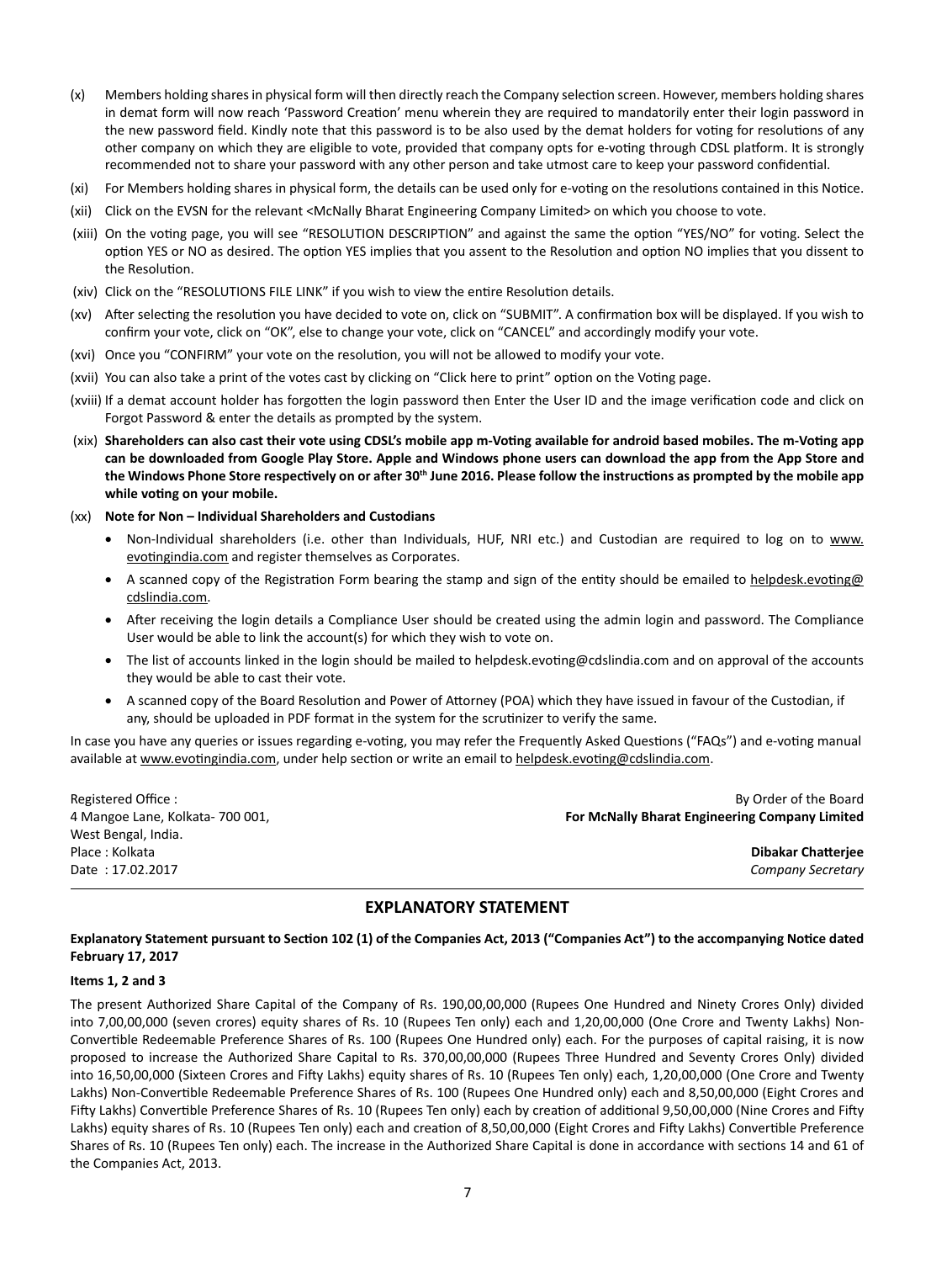The alteration of the Authorized Share Capital clause of Memorandum of Association of the Company and relevant article in the Articles of Association of the Company are purely consequential to this increase of the Authorized Share Capital of the Company. The altered Memorandum and Articles of Association shall be available for inspection at the registered office of the Company during business hours.

None of the Directors and Key Managerial Personnel including their relatives are in any way concerned or interested in the proposed Resolution.

The Board recommends passing of the Resolutions set out in the accompanying notice, as ordinary and special resolutions.

#### **Item 4**

From time to time, Williamson Magor & Co Limited, Williamson Financial Services Limited and Babcock Borsig Limited, promoters and promoter group companies, of the Company had advanced unsecured loans to the Company. With a view to partly convert the outstanding unsecured loans provided by them, the Company proposes issue of compulsorily convertible preference shares ("CCPS") as follows:

| Sr. | Name of allottee                      | <b>Amount of outstanding</b>           | Number of CCPS, face value and |  |
|-----|---------------------------------------|----------------------------------------|--------------------------------|--|
| No. |                                       | unsecured loan against which           | premium                        |  |
|     |                                       | <b>CCPS</b> are issued (in Rs. crores) |                                |  |
|     | Williamson Magor & Co Limited         | 100.00                                 | 1,51,51,515                    |  |
|     | Williamson Financial Services Limited | 100.00                                 | 1,51,51,515                    |  |
|     | <b>Babcock Borsig Limited</b>         | 75.00                                  | 1,13,63,636                    |  |
|     | <b>TOTAL</b>                          | 275.00                                 | 4,16,66,666                    |  |

As on date, Williamson Magor & Co Limited, Williamson Financial Services Limited and Babcock Borsig Limited hold 23.26%, 2.89% and 2.43%, respectively of the equity Share Capital of the Company.

The Board of Directors of the Company, in their meeting held on February 17, 2017, approved preferential allotment of CCPS to Williamson Magor & Co Limited, Williamson Financial Services Limited and Babcock Borsig Limited.

CCPS shall carry 1% dividend. Each CCPS of Rs. 10 each issued at a premium of Rs. 56 each shall be compulsorily convertible into one equity share of Rs. 10 each at a premium of Rs. 56 per equity share at any time within 18 months of the date of allotment of CCPS. The equity shares to be issued upon conversion of CCPS shall be listed on BSE Limited and National Stock Exchange of India Limited.

The preferential allotment of CCPS is subject to the approval of the members of the Company and other statutory approvals, if any and approval by all other concerned and relevant authorities from time to time, to the extent applicable and subject to such approvals, consents, permissions and sanctions of the Government of India, SEBI, Reserve Bank of India, Competition Commission of India, if applicable. Since the Company is a listed company, the proposed issue is in terms of the provisions of the Companies Act, 2013 ("Act"), SEBI (ICDR) Regulations, 2009 ("SEBI ICDR Regulations"), the Securities and Exchange Board of India (Substantial Acquisition of Shares and Takeovers) Regulations, 1997 and other applicable regulations.

Details of the preferential allotment and other particulars in terms of Regulation 73 of SEBI (ICDR) Regulations, 2009 in relation to the aforementioned Special Resolution are given as under:

#### **1. Objects of the Issue, instrument and number:**

From time to time, Williamson Magor & Co Limited, Williamson Financial Services Limited and Babcock Borsig Limited, promoters and promoter group companies, of the Company had advanced unsecured loans to the Company. With a view to partly convert the unsecured outstanding loans provided by promoters, the Company proposes to issue compulsorily convertible preference shares ("CCPS") as follows:

| Sr.<br>No. | Name of allottee                      | <b>Amount of outstanding</b><br>unsecured loan against which<br>CCPS to be issued (in Rs. crores) | Number of CCPS to be issued |
|------------|---------------------------------------|---------------------------------------------------------------------------------------------------|-----------------------------|
|            | Williamson Magor & Co Limited         | 100.00                                                                                            | 1,51,51,515                 |
|            | Williamson Financial Services Limited | 100.00                                                                                            | 1,51,51,515                 |
| 3.         | <b>Babcock Borsig Limited</b>         | 75.00                                                                                             | 1,13,63,636                 |
|            | <b>TOTAL</b>                          | 275.00                                                                                            | 4,16,66,666                 |

## **2. Issue Price and Relevant Date:**

Each CCPS of Rs. 10 each is issued at a premium of Rs. 56 each and shall be compulsorily convertible into one equity share of Rs. 10 each at a premium of Rs. 56 per equity share at any time within 18 months of the date of allotment of CCPS. The Company is listed on both BSE Limited and National Stock Exchange of India Limited. For the purpose of computation of the price of CCPS, the stock exchange which has higher trading volume of the Equity Shares of the Company during the preceding twenty six weeks prior to the relevant date has been considered.

In terms of SEBI (ICDR) Regulations, 2009, the price per CCPS is determined as follows:

Higher of:

 a. The average of the weekly high and low of the volume weighted average price of the equity shares of the Company quoted on the recognised stock exchange during the twenty six weeks preceding the relevant date; or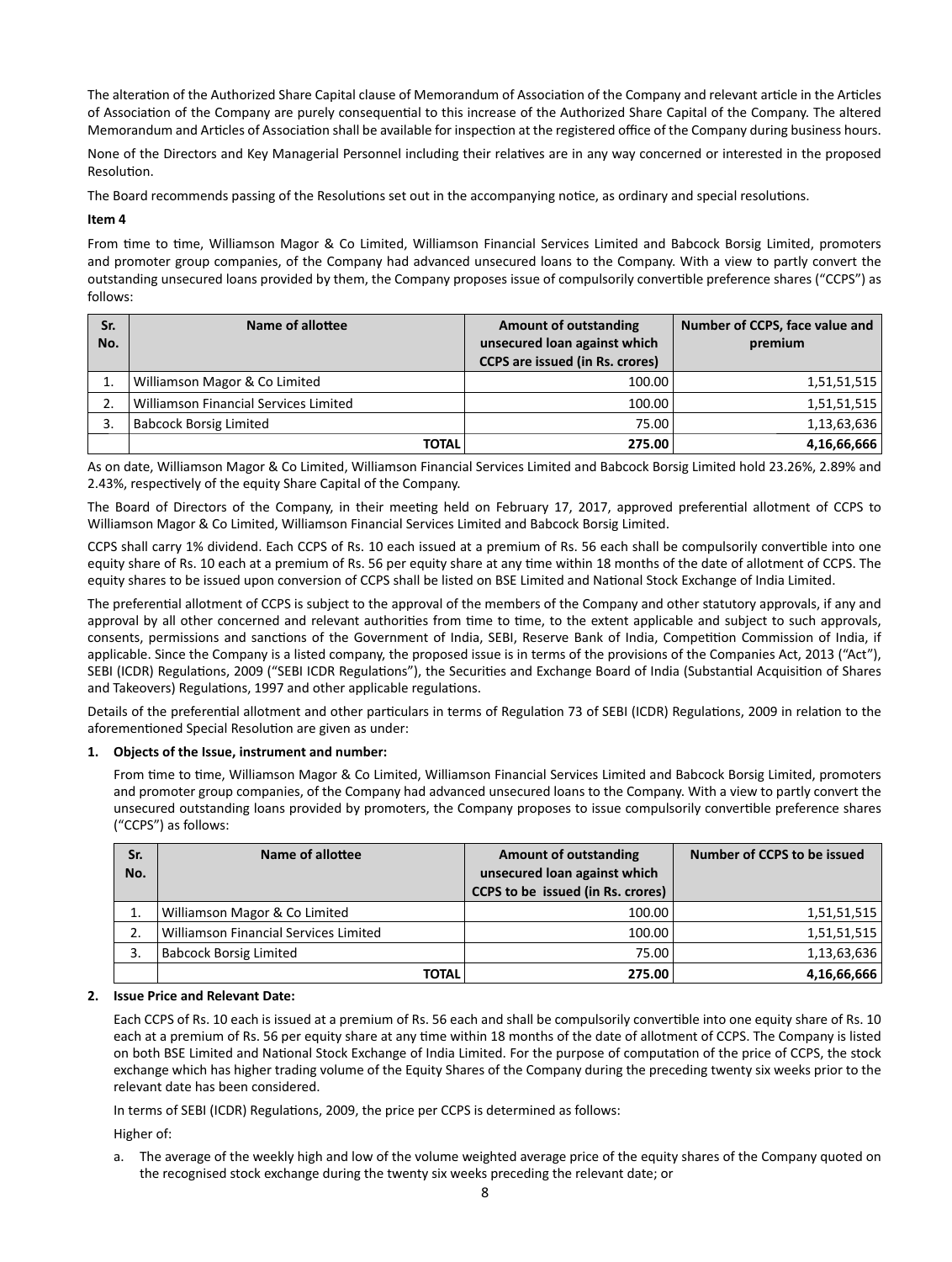b. The average of the weekly high and low of the volume weighted average prices of the equity shares of the Company quoted on a recognised stock exchange during the two weeks preceding the relevant date.

Accordingly, the issue price per CCPS is fixed at Rs. 66 which is higher of the prices as computed under (a) and (b) above.

For this purpose, "relevant date" means the date thirty days prior to the date of passing of the proposed Resolution. Accordingly, the relevant date for the preferential allotment is February 14, 2017 (in terms of Regulation 71 of the SEBI (ICDR) Regulations).

## **3. Undertakings of the Company:**

The Company undertakes to re-compute the price of the specified securities in terms of the provision of SEBI (ICDR) Regulations, 2009, where it is required to do so. If the amount payable on account of the re-computation of price is not paid within the time stipulated in the SEBI Regulations, the CCPS or equity shares, as the case may be, shall continue to be locked-in till the time such amount is paid by the allottees.

## **4. IntenƟ on of promoters / directors / key management persons to subscribe:**

Williamson Magor & Co Limited, Williamson Financial Services Limited and Babcock Borsig Limited, promoters and promoter group companies of the Company shall participate in the preferential allotment. Other promoters and promoter group companies are interested in the proposed resolution to the extent of their shareholding in the Company.

 Mr. Aditya Khaitan and Mr. Amritanshu Khaitan are directors of the Company as well as Williamson Magor & Co. Ltd and Williamson Financial Services Limited. Mr. Aditya Khaitan is the director of the Company as well as Babcock Borsig Limited.

Except the above none of the Directors and Key Managerial Personnel including their relatives are any way concerned or interested in the proposed Resolution.

#### **5. The idenƟ ty of the natural persons who are the ulƟ mate benefi cial owners and change of control, if any:**

Identity of the natural persons who are the ultimate beneficial owners of the CCPS proposed to be allotted and / or who ultimately control the proposed allottees, the percentage of post preferential issue capital that may be held by them and change in control, if any, in the issuer consequent to the preferential issue:

| Sr.<br>No. | Name of the<br>proposed allottee                   | Category                                     | <b>Ultimate</b><br>beneficial owners                       | The percentage of post<br>preferential issue capital held |             | <b>Change of Control</b>                                                                                                                                 |
|------------|----------------------------------------------------|----------------------------------------------|------------------------------------------------------------|-----------------------------------------------------------|-------------|----------------------------------------------------------------------------------------------------------------------------------------------------------|
|            |                                                    |                                              | of the proposed                                            | <b>Pre-CCPS</b>                                           | Post-CCPS   |                                                                                                                                                          |
|            |                                                    |                                              | allottees                                                  | Conversion*                                               | Conversion* |                                                                                                                                                          |
| 1.         | <b>Williamson Magor</b><br>& Co Limited            | Promoter and<br>promoter<br>group<br>company | applicable.<br>Not<br>The allottee is a<br>listed company. | 17.22                                                     | 17.74       | The proposed preferential issue<br>of CCPS to Williamson Magor<br>& Co Limited shall not result<br>in change of control of the<br>Company.               |
| 2.         | Williamson<br><b>Financial Services</b><br>Limited | Promoter and<br>promoter<br>group<br>company | applicable.<br>Not<br>The allottee is a<br>listed company. | 2.14                                                      |             | 10.73 The proposed preferential issue<br>of CCPS to Williamson Financial<br>Services Limited shall not result<br>in change of control of the<br>Company. |
| 3.         | <b>Babcock Borsig</b><br>Limited                   | Promoter and<br>promoter<br>group<br>company | Mr. B.M. Khaitan<br>Aditya<br>Mr.<br>Khaitan               | 1.80                                                      | 8.13        | preferential<br><b>The</b><br>proposed<br>issue of CCPS to Babcock Borsig<br>Limited shall not result in change<br>of control of the Company.            |

*\*Calculated assuming allotment of Equity Shares as per resoluƟ on 6 of this NoƟ ce.*

**6.** Pre-issue & Post-issue Shareholding Pattern of the Company is given below:

| <b>Category of shareholder</b>                          | Pre-issue as on February 10,<br>2017 |                                            | <b>Post issue of Equity Shares</b><br>and before conversion of<br><b>CCPS</b> proposed to be issued |                                            | Post-issue of Equity Shares and<br>assuming conversion of all<br><b>CCPS</b> proposed to be issued |                                            |
|---------------------------------------------------------|--------------------------------------|--------------------------------------------|-----------------------------------------------------------------------------------------------------|--------------------------------------------|----------------------------------------------------------------------------------------------------|--------------------------------------------|
|                                                         | <b>Total number</b><br>of shares     | Percentage of<br>total number<br>of shares | <b>Total number</b><br>of shares                                                                    | Percentage of<br>total number<br>of shares | <b>Total number</b><br>of shares                                                                   | Percentage of<br>total number<br>of shares |
| Shareholding of Promoter and<br><b>Promoter Group</b>   |                                      |                                            |                                                                                                     |                                            |                                                                                                    |                                            |
| Indian promoters                                        | 38,645,142                           | 72.11                                      | 38,645,142                                                                                          | 53.38                                      | 80,311,808                                                                                         | 51.59                                      |
| <b>Foreign Promoters</b>                                |                                      | 0.00                                       | 0                                                                                                   | 0.00                                       | 0                                                                                                  | 0.00                                       |
| Total Indian Promoter<br>and<br><b>Foreign Promoter</b> | 38,645,142                           | 72.11                                      | 38,645,142                                                                                          | 53.38                                      | 80,311,808                                                                                         | 51.59                                      |
| <b>Public shareholding</b>                              | 14,948,676                           | 27.89                                      | 33,748,676                                                                                          | 46.62                                      | 75,369,949                                                                                         | 48.41                                      |
| <b>Institutions</b>                                     | 328,985                              | 0.61                                       | 15,328,985                                                                                          | 21.17                                      | 15,328,985                                                                                         | 9.84                                       |
| <b>Non-institutions</b>                                 | 14,619,691                           | 27.28                                      | 18,419,691                                                                                          | 25.44                                      | 60,040,964                                                                                         | 38.57                                      |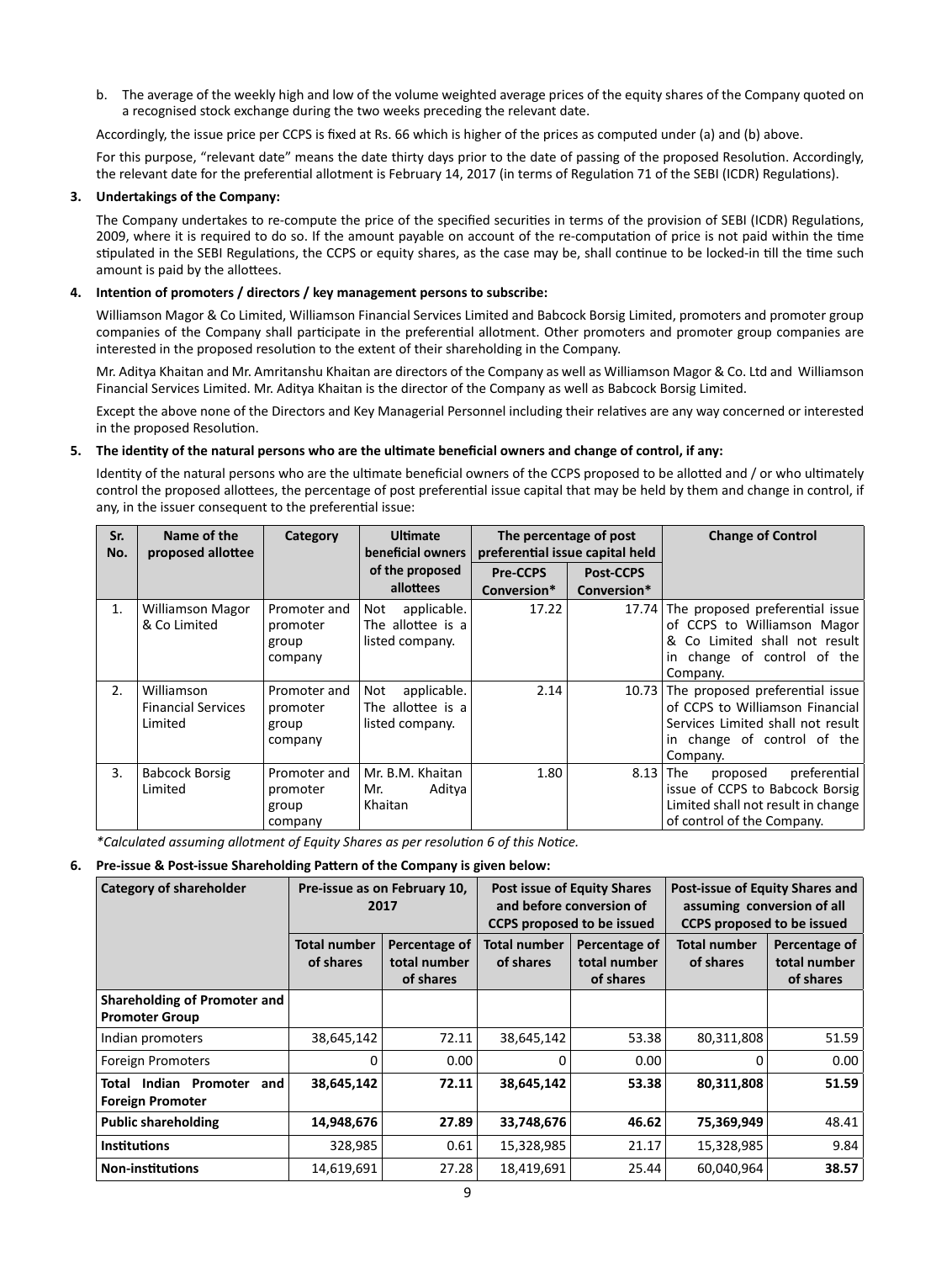| <b>Category of shareholder</b>                                                                  | Pre-issue as on February 10,<br>2017 |                                            |                                  | <b>Post issue of Equity Shares</b><br>and before conversion of<br><b>CCPS</b> proposed to be issued | Post-issue of Equity Shares and<br>assuming conversion of all<br><b>CCPS</b> proposed to be issued |                                            |
|-------------------------------------------------------------------------------------------------|--------------------------------------|--------------------------------------------|----------------------------------|-----------------------------------------------------------------------------------------------------|----------------------------------------------------------------------------------------------------|--------------------------------------------|
|                                                                                                 | <b>Total number</b><br>of shares     | Percentage of<br>total number<br>of shares | <b>Total number</b><br>of shares | Percentage of<br>total number<br>of shares                                                          | <b>Total number</b><br>of shares                                                                   | Percentage of<br>total number<br>of shares |
| <b>Total Public Shareholding</b>                                                                | 14,948,676                           | 27.89                                      | 33,748,676                       | 46.62                                                                                               | 75,369,949                                                                                         | 48.41                                      |
| Shares<br>held<br>custodians<br>bv<br>and against which Depository<br>Receipts have been issued | $\Omega$                             | 0.00                                       | O                                | 0.00                                                                                                | $\Omega$                                                                                           | 0.00                                       |
| Promoter and Promoter group                                                                     |                                      | 0.00                                       | 0                                | 0.00                                                                                                | 0                                                                                                  | 0.00                                       |
| Public                                                                                          |                                      | 0.00                                       | $\Omega$                         | 0.00                                                                                                | $\Omega$                                                                                           | 0.00                                       |
| <b>Total</b>                                                                                    | 53,593,818                           | 100.00                                     | 72,393,818                       | 100.00                                                                                              | 155,681,757                                                                                        | 100.00                                     |

#### **7.** Proposed time of Allotment:

The CCPS shall be allotted within a period of 15 days from the date of receipt of shareholders' approval, or in the event of the allotment of CCPS requiring approvals or permissions from any regulatory authority or the Central Government, within 15 days from the date of such approvals or permission, as the case may be.

The CCPS shall be convertible into equity shares of the Company within 18 months of the date of allotment of CCPS.

#### **8. Lock-in:**

The CCPS and equity shares resulting from conversion of CCPS shall be locked-in in accordance with Regulation 78 of Chapter VII of SEBI (ICDR) Regulations.

#### **9. Terms of issue:**

Terms of issue of CCPS shall be as follows:

| The priority with respect to payment of dividend<br>or repayment of capital vis-a-vis equity shares                                              | CCPS shall have priority with respect to payment of dividend or repayment of<br>capital over equity shares                                                                                                                                        |
|--------------------------------------------------------------------------------------------------------------------------------------------------|---------------------------------------------------------------------------------------------------------------------------------------------------------------------------------------------------------------------------------------------------|
| The participation in surplus fund                                                                                                                | Non-participatory                                                                                                                                                                                                                                 |
| The participation in surplus assets and profits, Non-participatory<br>on winding-up which may remain after the entire<br>capital has been repaid |                                                                                                                                                                                                                                                   |
| The payment of dividend on cumulative or non- Non-cumulative<br>cumulative basis                                                                 |                                                                                                                                                                                                                                                   |
| The conversion of preference shares into equity<br>shares                                                                                        | Each CCPS of Rs. 10 each issued at a premium of Rs. 56 each shall be<br>compulsorily convertible into one equity share of Rs. 10 each at a premium of<br>Rs. 56 per equity share at any time within 18 months of the date of allotment<br>of CCPS |
| The voting rights                                                                                                                                | In accordance with provisions of Companies Act, 2013                                                                                                                                                                                              |
| The redemption of preference shares                                                                                                              | Redemption by way of conversion into equity shares                                                                                                                                                                                                |
| Dividend                                                                                                                                         | 1%                                                                                                                                                                                                                                                |

#### 10. Auditor's Certificate:

The Statutory Auditor's certificate, as required under Regulation 73(2) of the SEBI (ICDR) Regulations will be made available for inspection during the extra ordinary general meeting.

It is proposed to obtain consent of the Members, pursuant to the provisions of Section 42, 55 and 62 and other applicable provisions of the Companies Act, 2013, and SEBI (ICDR) Regulations, 2009, and in terms of the provisions of the SEBI LODR Regulations, to issue and allot CCPS on a preferential basis as stated in the Special Resolution set out in the accompanying Notice.

 Williamson Magor & Co Limited, Williamson Financial Services Limited and Babcock Borsig Limited, promoters and promoter group companies of the Company are interested to the extent of allotment of CCPS to them. Other promoters and promoter group companies are interested in the proposed resolution to the extent of their shareholding in the Company.

 Mr. Aditya Khaitan and Mr. Amritanshu Khaitan are directors of the Company as well as Williamson Magor & Co. Ltd and Williamson Financial Services Limited. Mr. Aditya Khaitan is the director of the Company as well as Babcock Borsig Limited.

Except the above none of the Directors and Key Managerial Personnel including their relatives are any way concerned or interested in the proposed Resolution.

The Board recommends passing of the Resolution set out in the accompanying Notice, as a Special Resolution.

#### **Item No. 5**

On account of unfavourable business conditions, the Company has become highly geared and has been incurring losses. In order to improve the business operations, the Company has also decided to acquire 60% equity shares and certain debentures of Vedica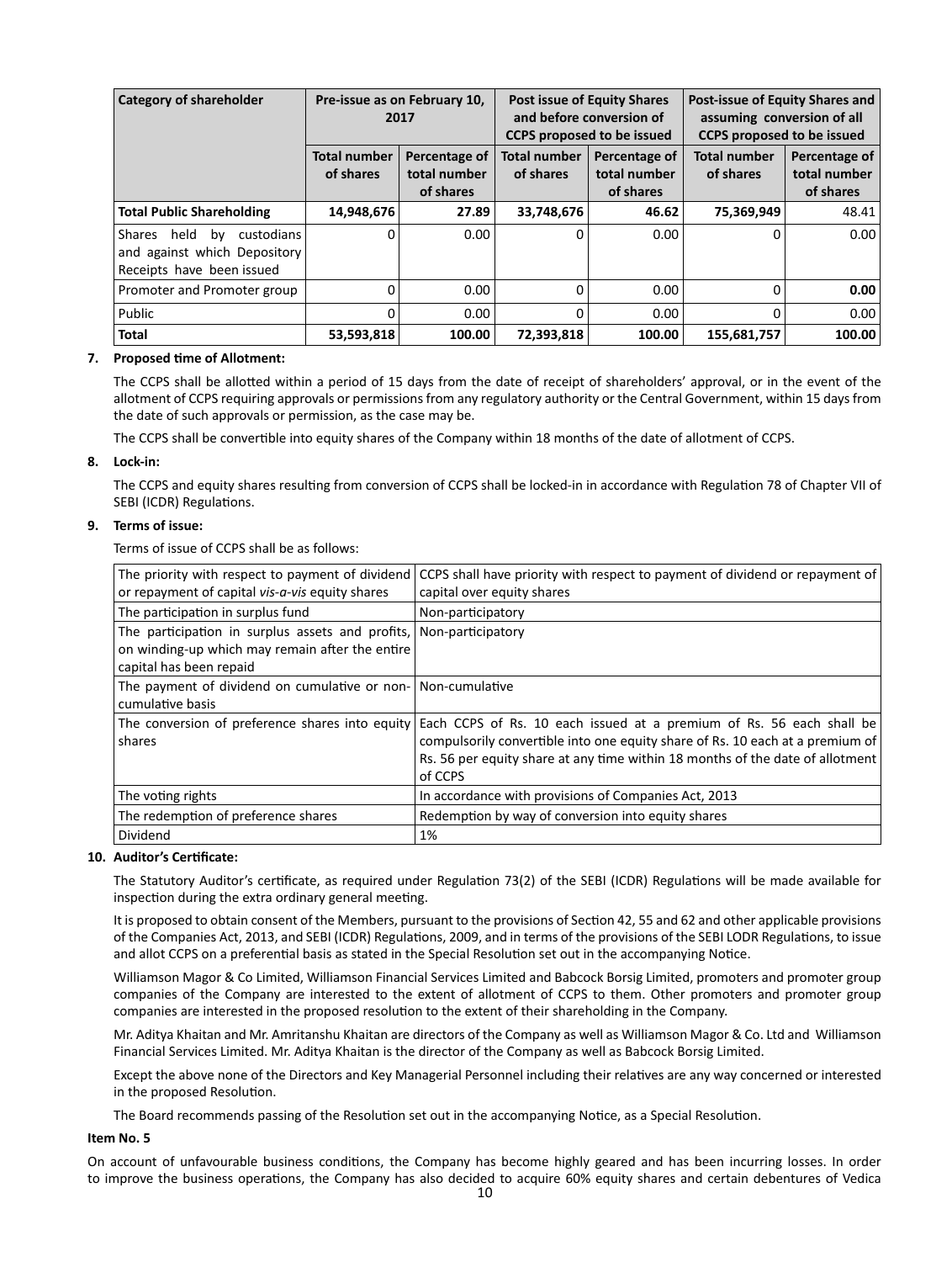Sanjeevani Projects Private Limited ("**Vedica**") which is engaged in development of real estate and resorts. Vedica owns land in Neemrana, Rajasthan with a development plan for construction of a resort cum residential complex ("Project"). The Project is intended to be developed jointly with a property development company on condition that the EPC contract of the Project is awarded to the Company. The EPC contract will improve the order book position of the Company. With this objective, the Company proposes to acquire 60% of the equity share capital of Vedica for Rs. 150,00,00,018 and also certain debentures issued by Vedica to the extent of Rs. 124,70,04,000. The consideration for the equity shares and debentures of Vedica is proposed to be met by issue of 4,16,21,273 CCPS to the shareholders and certain debenture holders at issue price of Rs. 66 each.

CCPS shall carry 1% dividend. Each CCPS of Rs. 10 each issued at a premium of Rs. 56 each shall be compulsorily convertible into one equity share of Rs. 10 each at a premium of Rs. 56 per equity share at any time within 18 months of the date of allotment of CCPS. The equity shares to be issued upon conversion of CCPS shall be listed on BSE and NSE.

The preferential allotment of CCPS is subject to the approval of the members of the Company and other statutory approvals, if any and approval by all other concerned and relevant authorities from time to time, to the extent applicable and subject to such approvals, consents, permissions and sanctions of the Government of India, SEBI, Reserve Bank of India, Competition Commission of India, if applicable. Since the Company is a listed company, the proposed issue is in terms of the provisions of the Companies Act, 2013 ("Act"), SEBI (ICDR) Regulations, 2009 ("SEBI ICDR Regulations"), the Securities and Exchange Board of India (Substantial Acquisition of Shares and Takeovers) Regulations, 1997 and other applicable provisions.

Details of the preferential allotment and other particulars in terms of Regulation 73 of SEBI (ICDR) Regulations, 2009 in relation to the aforementioned Special Resolution are given as under:

#### **1. Objects of the Issue, Instrument and Numbers:**

Unfavourable business conditions has led to substantial borrowings and losses for the Company. In order to improve business operations, the Company proposes to acquire 60% equity shareholding and certain debentures of Vedica Sanjeevani Projects Private Limited ("**Vedica**") which is engaged in development of real estate and resorts. Vedica owns land in Neemrana, Rajasthan with a development plan for construction of a resort cum residential complex ("Project"). The Project is intended to be developed jointly with a property development company on condition that the EPC contract of the Project is awarded to the Company. The EPC contract will improve the order book position of the Company. With this objective, the Company proposes to acquire 60% of the equity share capital of Vedica for Rs. 150,00,00,018 and also certain debentures issued by Vedica to the extent of Rs. 124,70,04,000. The consideration for the equity shares and debentures of Vedica is proposed to be met by issue of 4,16,21,273 CCPS of Rs. 10 each at a premium of Rs. 56 per CCPS to the shareholders and debenture holders.

#### **2. Issue Price and Relevant Date:**

 The Company proposes to issue 4,16,21,273 CCPS of Rs. 10 each at a premium of Rs. 56 per CCPS to the shareholders and certain debenture holders for consideration other than cash, for transfer of 60% equity shares of Vedica and certian debentures of Vedica, as follows:

| Sr. No. | Name of the proposed allottee                      | <b>No of CCPS</b> |
|---------|----------------------------------------------------|-------------------|
| 1.      | Alosha Marketing Private Limited                   | 67,43,818         |
| 2.      | Atash Suppliers Private Limited                    | 70,85,818         |
| 3.      | <b>Bansal Collections Private Limited</b>          | 6,66,000          |
| 4.      | Carnex Barter Private Limited                      | 2,07,000          |
| 5.      | Ekanta Plastics Private Limited                    | 5,66,000          |
| 6.      | <b>Gustov Wolf Cord Wire Private Limited</b>       | 3,28,000          |
| 7.      | Index Sales Private Limited                        | 59,08,000         |
| 8.      | Kunj Behari Tie-Up Private Limited                 | 75,000            |
| 9.      | Milestone Finstock Private Limited                 | 9,63,000          |
| 10.     | Mortal Vinimay Private Limited                     | 42,68,000         |
| 11.     | Sahal Business Private Limited                     | 1,36,47,637       |
| 12.     | Trolex India Private Limited                       | 2,49,000          |
| 13.     | Universal Suppliers & Construction Private Limited | 42,000            |
| 14.     | Vishwa Microprocessors Private Limited             | 6,45,000          |
| 15.     | VT Industries Private Limited                      | 2,27,000          |
|         | <b>TOTAL</b>                                       | 4, 16, 21, 273    |

The Company has obtained valuation report dated February 17, 2017 from M/s H.B Associates, Chartered Accountants with respect to issue of CCPS to equity shareholders and debenture holders of Vedica. The valuation report will be made available for inspection during the extra ordinary general meeting.

Each CCPS of Rs. 10 each issued at a premium of Rs. 56 each shall be compulsorily convertible into one equity share of Rs. 10 each at a premium of Rs. 56 per equity share at any time within 18 months of the date of allotment of CCPS. The Company is listed on both BSE Limited and National Stock Exchange of India Limited. For the purpose of computation of the price of CCPS, the stock exchange which has higher trading volume of the Equity Shares of the Company during the preceding twenty six weeks prior to the relevant date has been considered.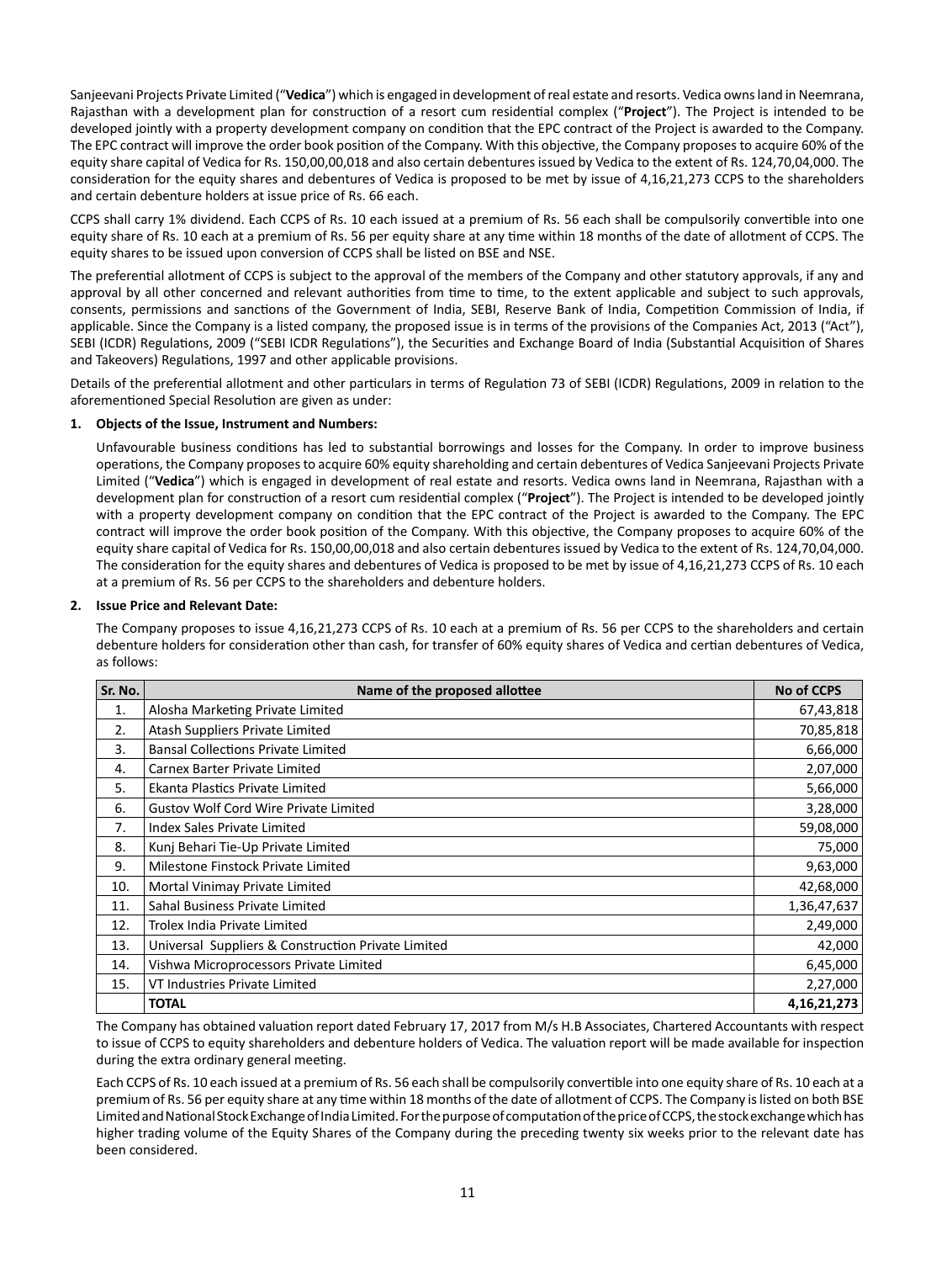In terms of SEBI (ICDR) Regulations, 2009, the price per CCPS is determined as follows:

Higher of:

- a. The average of the weekly high and low of the volume weighted average price of the equity shares of the Company quoted on the recognised stock exchange during the twenty six weeks preceding the relevant date; or
- b. The average of the weekly high and low of the volume weighted average prices of the equity shares of the Company quoted on a recognised stock exchange during the two weeks preceding the relevant date.

Accordingly, the issue price per CCPS is fixed at Rs. 66 which is higher of the prices as computed under (a) and (b) above.

For this purpose, "relevant date" means the date thirty days prior to the date of passing of the proposed Resolution. Accordingly, the relevant date for the preferential allotment is February 14, 2017 (in terms of Regulation 71 of the SEBI (ICDR) Regulations).

#### **3. Undertakings of the Company:**

The Company undertakes to re-compute the price of the specified securities in terms of the provision of SEBI (ICDR) Regulations, 2009, where it is required to do so. If the amount payable on account of the re-computation of price is not paid within the time stipulated in the SEBI Regulations, the CCPS or equity shares, as the case may be, shall continue to be locked-in till the time such amount is paid by the allottees.

#### **4. IntenƟ on of promoters / directors / key management persons to subscribe:**

None of promoters / directors / key management persons propose to subscribe to this preferential allotment.

#### **5. The idenƟ ty of the natural persons who are the ulƟ mate benefi cial owners and change of control, if any:**

Identity of the natural persons who are the ultimate beneficial owners of the CCPS proposed to be allotted and / or who ultimately control the proposed allottees, the percentage of post preferential issue capital that may be held by them and change in control, if any, in the issuer consequent to the preferential issue:

| Sr.<br>No. | Name of the proposed allottee                         | Category |                                | The percentage of post<br>preferential issue capital held | Ultimate beneficial<br>owners of the proposed |
|------------|-------------------------------------------------------|----------|--------------------------------|-----------------------------------------------------------|-----------------------------------------------|
|            |                                                       |          | <b>Pre CCPS</b><br>Conversion* | <b>Post CCPS</b><br>Conversion*                           | allottees                                     |
| 1.         | Alosha Marketing Pvt Ltd                              | Public   | 0.00                           | 4.33                                                      | Mr. Rajiv Pasari                              |
| 2.         | Atash Suppliers Pvt Ltd                               | Public   | 0.00                           |                                                           | 4.55   Mr. Rajiv Pasari                       |
| 3.         | <b>Bansal Collections Private Limited</b>             | Public   | 0.00                           |                                                           | 0.43   Mr. Krishnakant Agarwal                |
| 4.         | Carnex Barter Private Limited                         | Public   | 0.00                           |                                                           | 0.13   Mr. Rajiv Pasari                       |
| 5.         | Ekanta Plastics Private Limited                       | Public   | 0.00                           |                                                           | 0.37   Mr. Rajiv Pasari                       |
| 6.         | <b>Gustov Wolf Cord Wire Private Limited</b>          | Public   | 0.00                           |                                                           | 0.21   Mr. Rajiv Pasari                       |
| 7.         | Index Sales Private Limited                           | Public   | 0.00                           |                                                           | 3.79 Mr. Krishnakant Agarwal                  |
| 8.         | Kunj Behari Tie-Up Private Limited                    | Public   | 0.00                           |                                                           | 0.05   Mr. Krishnakant Agarwal                |
| 9.         | Milestone Finstock Private Limited                    | Public   | 0.00                           |                                                           | 0.62   Mr. Rajiv Pasari                       |
| 10.        | Mortal Vinimay Private Limited                        | Public   | 0.00                           |                                                           | 2.74 Mr. Krishnakant Agarwal                  |
| 11.        | Sahal Business Private Limited                        | Public   | 5.25                           |                                                           | 11.21   Mr. Rajiv Pasari                      |
| 12.        | Trolex India Private Limited                          | Public   | 0.00                           |                                                           | 0.16   Mr. Rajiv Pasari                       |
| 13.        | Universal Suppliers & Construction Private<br>Limited | Public   | 0.00                           |                                                           | 0.03   Mr. Rajiv Pasari                       |
| 14.        | Vishwa Microprocessors Private Limited                | Public   | 0.00                           | 0.41                                                      | Mr. Rajiv Pasari                              |
| 15.        | VT Industries Private Limited                         | Public   | 0.00                           |                                                           | 0.15   Mr. Rajiv Pasari                       |

*\*Calculated assuming allotment of Equity Shares as per resoluƟon 6 of this NoƟce.*

The proposed preferential issue of CCPS shall not result in change of control of the Company.

#### **6.** Pre-issue & Post-issue Shareholding Pattern of the Company is given below:

| Category of shareholder                               | Pre-issue as on February 10,<br>2017<br><b>Total number</b><br>Percentage of<br>total number<br>of shares<br>of shares |       | <b>Post issue of Equity Shares</b><br>and before conversion of<br><b>CCPS</b> proposed to be issued |                                            | Post-issue of Equity Shares and<br>assuming conversion of all<br><b>CCPS</b> proposed to be issued |                                            |
|-------------------------------------------------------|------------------------------------------------------------------------------------------------------------------------|-------|-----------------------------------------------------------------------------------------------------|--------------------------------------------|----------------------------------------------------------------------------------------------------|--------------------------------------------|
|                                                       |                                                                                                                        |       | <b>Total number</b><br>of shares                                                                    | Percentage of<br>total number<br>of shares | <b>Total number</b><br>of shares                                                                   | Percentage of<br>total number<br>of shares |
| Shareholding of Promoter and<br><b>Promoter Group</b> |                                                                                                                        |       |                                                                                                     |                                            |                                                                                                    |                                            |
| Indian promoters                                      | 38,645,142                                                                                                             | 72.11 | 38,645,142                                                                                          | 53.38                                      | 80,311,808                                                                                         | 51.59                                      |
| <b>Foreign Promoters</b>                              | 0                                                                                                                      | 0.00  |                                                                                                     | 0.00                                       | 0                                                                                                  | 0.00                                       |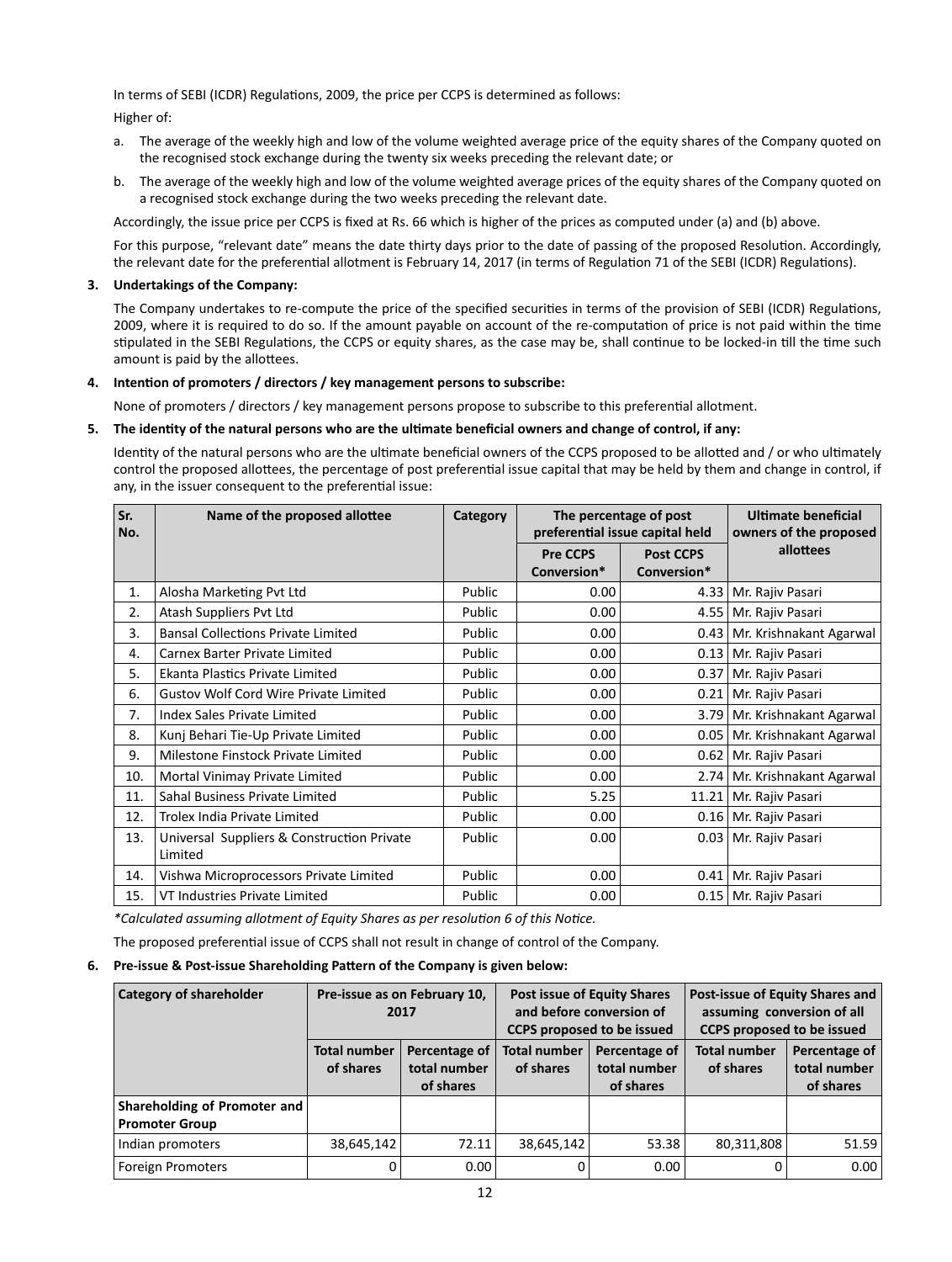| <b>Category of shareholder</b>                                                                         |                                  | Pre-issue as on February 10,<br>2017       |                                  | <b>Post issue of Equity Shares</b><br>and before conversion of<br><b>CCPS proposed to be issued</b> | Post-issue of Equity Shares and<br>assuming conversion of all<br><b>CCPS proposed to be issued</b> |                                            |
|--------------------------------------------------------------------------------------------------------|----------------------------------|--------------------------------------------|----------------------------------|-----------------------------------------------------------------------------------------------------|----------------------------------------------------------------------------------------------------|--------------------------------------------|
|                                                                                                        | <b>Total number</b><br>of shares | Percentage of<br>total number<br>of shares | <b>Total number</b><br>of shares | Percentage of<br>total number<br>of shares                                                          | <b>Total number</b><br>of shares                                                                   | Percentage of<br>total number<br>of shares |
| Indian<br>Total<br>Promoter<br>and<br><b>Foreign Promoter</b>                                          | 38,645,142                       | 72.11                                      | 38,645,142                       | 53.38                                                                                               | 80,311,808                                                                                         | 51.59                                      |
| <b>Public shareholding</b>                                                                             | 14,948,676                       | 27.89                                      | 33,748,676                       | 46.62                                                                                               | 75,369,949                                                                                         | 48.41                                      |
| <b>Institutions</b>                                                                                    | 328,985                          | 0.61                                       | 15,328,985                       | 21.17                                                                                               | 15,328,985                                                                                         | 9.84                                       |
| <b>Non-institutions</b>                                                                                | 14,619,691                       | 27.28                                      | 18,419,691                       | 25.44                                                                                               | 60,040,964                                                                                         | 38.57                                      |
| <b>Total Public Shareholding</b>                                                                       | 14,948,676                       | 27.89                                      | 33,748,676                       | 46.62                                                                                               | 75,369,949                                                                                         | 48.41                                      |
| held<br><b>Shares</b><br>by<br>custodians<br>and against which Depository<br>Receipts have been issued | 0                                | 0.00                                       | $\Omega$                         | 0.00                                                                                                | $\Omega$                                                                                           | 0.00                                       |
| Promoter and Promoter group                                                                            | $\Omega$                         | 0.00                                       | $\Omega$                         | 0.00                                                                                                | 0                                                                                                  | 0.00                                       |
| Public                                                                                                 | $\Omega$                         | 0.00                                       | $\Omega$                         | 0.00                                                                                                | 0                                                                                                  | 0.00                                       |
| <b>Total</b>                                                                                           | 53,593,818                       | 100.00                                     | 72,393,818                       | 100.00                                                                                              | 155,681,757                                                                                        | 100.00                                     |

## **7. Proposed Ɵ me of Allotment:**

The CCPS shall be allotted within a period of 15 days from the date of receipt of shareholders' approval, or in the event of the allotment of CCPS requiring approvals or permissions from any regulatory authority or the Central Government, within 15 days from the date of such approvals or permission, as the case may be.

The CCPS shall be convertible into equity shares of the Company within 18 months of the date of allotment of CCPS.

#### **8. Lock-in :**

The CCPS and equity shares resulting from conversion of CCPS shall be locked-in in accordance with Regulation 78 of Chapter VII of SEBI (ICDR) Regulations.

#### **11. Terms of issue:**

Terms of issue of CCPS shall be as follows:

| The priority with respect to payment of dividend or<br>repayment of capital vis-a-vis equity shares                          | CCPS shall have priority with respect to payment of dividend or<br>repayment of capital over equity shares                                                                                                                                        |
|------------------------------------------------------------------------------------------------------------------------------|---------------------------------------------------------------------------------------------------------------------------------------------------------------------------------------------------------------------------------------------------|
| The participation in surplus fund                                                                                            | Non-participatory                                                                                                                                                                                                                                 |
| The participation in surplus assets and profits, on winding-<br>up which may remain after the entire capital has been repaid | Non-participatory                                                                                                                                                                                                                                 |
| The payment of dividend on cumulative or non-cumulative Non-cumulative<br>basis                                              |                                                                                                                                                                                                                                                   |
| The conversion of preference shares into equity shares                                                                       | Each CCPS of Rs. 10 each issued at a premium of Rs. 56 each shall<br>be compulsorily convertible into one equity share of Rs. 10 each at<br>a premium of Rs. 56 per equity share at any time within 18 months<br>of the date of allotment of CCPS |
| The voting rights                                                                                                            | In accordance with provisions of Companies Act, 2013                                                                                                                                                                                              |
| The redemption of preference shares                                                                                          | Redemption by way of conversion into equity shares                                                                                                                                                                                                |
| Dividend                                                                                                                     | 1%                                                                                                                                                                                                                                                |

#### 12. Auditor's Certificate:

The Statutory Auditor's certificate, as required under Regulation 73(2) of the SEBI (ICDR) Regulations will be made available for inspection during the extra ordinary general meeting.

It is proposed to obtain consent of the Members, pursuant to the provisions of Section 42, 55 and 62 and other applicable provisions of the Companies Act, 2013, and SEBI (ICDR) Regulations, 2009, and in terms of the provisions of the SEBI LODR Regulations, to issue and allot CCPS on a preferential basis as stated in the Special Resolution set out in the accompanying Notice.

The Promoters are interested in the proposed resolution to the extent to their shareholding in the Company.

None of the Directors and Key Managerial Personnel including their relatives are in any way concerned or interested in the proposed Resolution.

The Board recommends passing of the Resolution set out in the accompanying Notice, as a Special Resolution.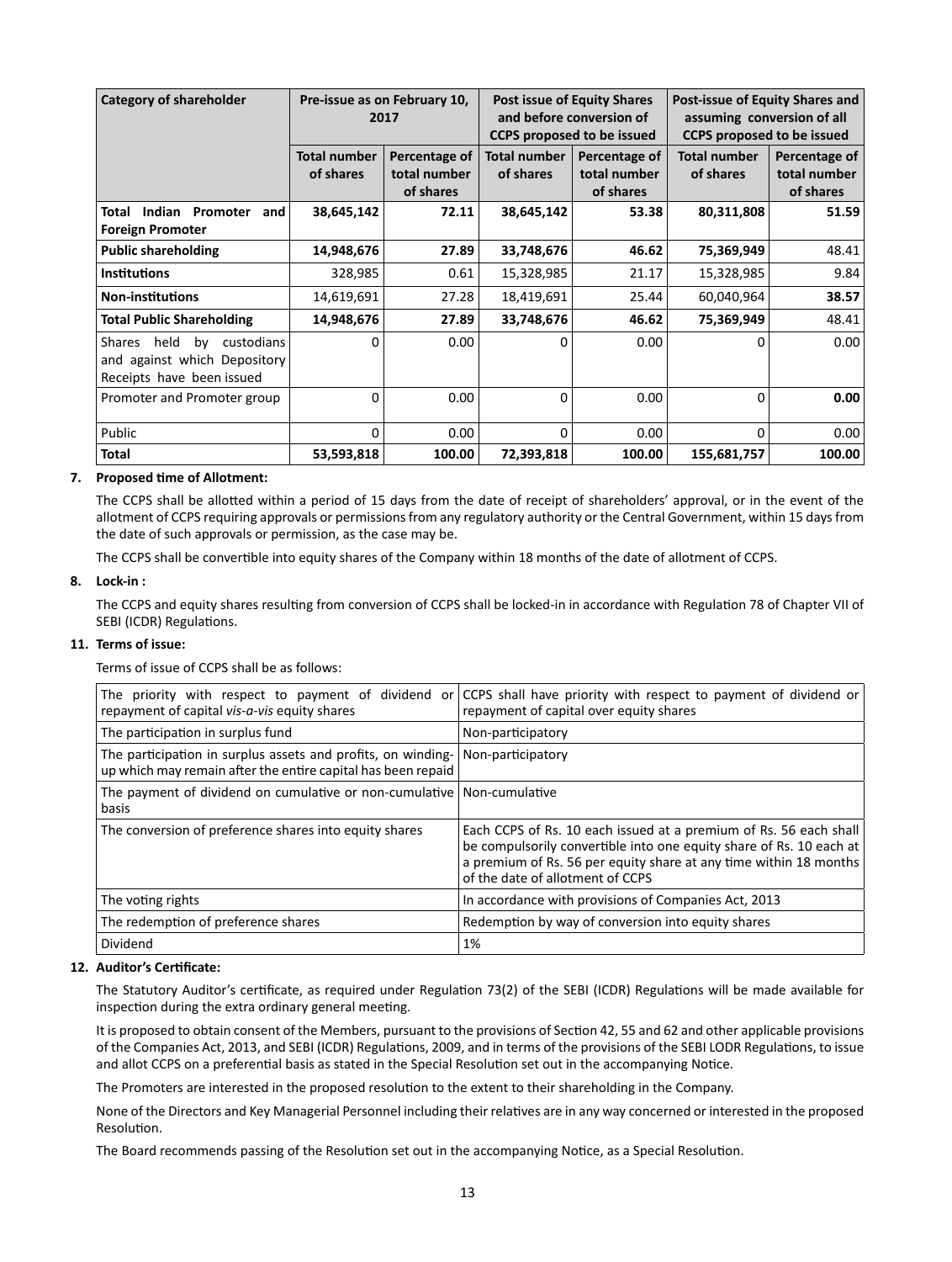#### **Item No. 6**

With a view to improve the financial position, the Company also proposes to issue 1,88,00,000 Equity Shares of Rs. 10 each at a premium of Rs. 56 per Equity Share aggregating to Rs. 124,08,00,000 for cash on private placement basis. This preferential issue for cash will improve the Company's financial position.

The Board of Directors of the Company, in their meeting held on February 17, 2017, approved preferential allotment of Equity Shares to Sahal Business Private Limited, Resonance Opportunities Fund, Silver Stallion Limited and ITF, Mauritius.

The Equity Shares allotted would be listed on BSE and NSE.

The Preferential Allotment is subject to the approval of the members of the Company and other statutory approvals, if any. Since the Company is a listed company, the proposed issue is in terms of the provisions of the Companies Act, 2013 ("Act"), SEBI (ICDR) Regulations, 2009 ("SEBI ICDR Regulations"), the Securities and Exchange Board of India (Substantial Acquisition of Shares and Takeovers) Regulations, 1997 and other applicable provisions.

Details of the Preferential Allotment and other particulars in terms of Regulation 73 of SEBI (ICDR) Regulations, 2009 in relation to the aforementioned Special Resolution are given as under:

## **1. Objects of the Issue:**

For long term working capital and for general corporate purposes.

#### **2. Instrument and Numbers:**

The Company is proposing to issue up to 1,88,00,000 Equity Shares of Rs. 10 each at a premium of Rs. 56 per Equity Share on preferential basis as follows:

| Sr. No. | Name of the proposed allottee  | No of Equity Shares |
|---------|--------------------------------|---------------------|
| ⊥.      | Sahal Business Private Limited | 38,00,000           |
| 2.      | Resonance Opportunities Fund   | 50,00,000           |
|         | Silver Stallion Limited        | 50,00,000           |
| 4.      | ITF. Mauritius                 | 50,00,000           |
|         | <b>TOTAL</b>                   | 1,88,00,000         |

#### **3. Issue Price and Relevant Date:**

The price at which Equity Shares will be allotted under the Preferential Allotment shall be in accordance with Chapter VII of the SEBI **ICDR Regulations.** 

For the purpose of computation of the price of Equity Shares, the stock exchange which has higher trading volume of the Equity Shares of the Company during the preceding twenty six weeks prior to the relevant date has been considered. As per Chapter VII of the said SEBI (ICDR) Regulations, 2009, issue of Equity Shares, on a preferential basis, can be made at a price not less than the higher of the following:

- (a) The average of the weekly high and low of the volume weighted average price of the Equity Shares quoted on the recognized Stock Exchange during the twenty six weeks preceding the relevant date; or
- (b) The average of the weekly high and low of the volume weighted average price of the Equity Shares quoted on a Stock Exchange during the two weeks preceding the Relevant Date.

For this purpose, "relevant date" means the date thirty days prior to the date of passing of the proposed Resolution. Accordingly, the relevant date for the preferential allotment is February 14, 2017 (in terms of Regulation 71 of the SEBI (ICDR) Regulations).

## **4. Undertakings of the Company:**

The Company undertakes to re-compute the price of the specified securities in terms of the provision of SEBI (ICDR) Regulations, 2009, where it is required to do so. If the amount payable on account of the re-computation of price is not paid within the time stipulated in the SEBI Regulations, the Equity Shares shall continue to be locked-in till the time such amount is paid by the allottees.

## **5.** Intention of promoters / directors / key management persons to subscribe:

Promoters / directors / key management persons of the Company shall not participate in the preferential allotment of Equity Shares.

#### **6. The idenƟ ty of the natural persons who are the ulƟ mate benefi cial owners and change of control, if any:**

Identity of the natural persons who are the ultimate beneficial owners of the Equity Shares proposed to be allotted and / or who ultimately control the proposed allottees, the percentage of post preferential issue capital that may be held by them and change in control, if any, in the issuer consequent to the preferential issue:

| Sr.<br>No. | Name of the<br>proposed allottee  | Category | Ultimate beneficial<br>owners of the proposed<br>allottees | Percentage of<br>post preferential<br>issue capital held | <b>Change of Control</b>                                                                                                                                 |
|------------|-----------------------------------|----------|------------------------------------------------------------|----------------------------------------------------------|----------------------------------------------------------------------------------------------------------------------------------------------------------|
|            | Sahal Business<br>Private Limited | Public   | Mr. Rajiv Pasari                                           | 5.25                                                     | The proposed preferential issue of<br><b>Equity Shares to Sahal Business Private</b><br>Limited shall not result in change of<br>control of the Company. |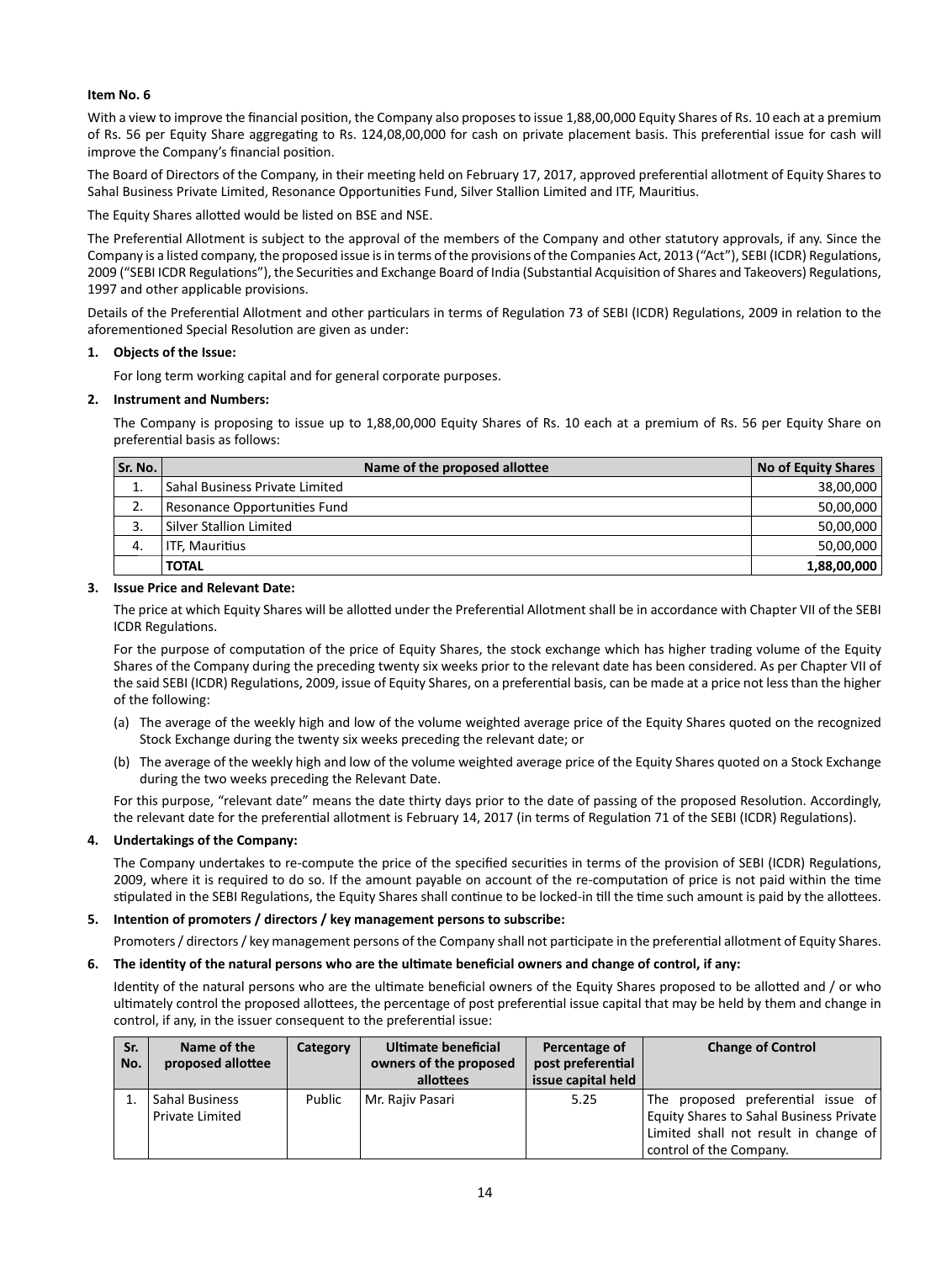| Sr.<br>No. | Name of the<br>proposed allottee | Category | Ultimate beneficial<br>owners of the proposed<br>allottees                                                                             | Percentage of<br>post preferential<br>issue capital held | <b>Change of Control</b>                                                                                                                                 |
|------------|----------------------------------|----------|----------------------------------------------------------------------------------------------------------------------------------------|----------------------------------------------------------|----------------------------------------------------------------------------------------------------------------------------------------------------------|
| 2.         | Resonance<br>Opportunities Fund  | Public   | <b>Fidelis</b><br>Global<br>Asset<br>Limited,<br>Management<br>which is a mutual fund and<br>does not have individual<br>beneficiaries | 6.91                                                     | proposed preferential<br>The<br>issue<br>Equity Shares to Resonance<br>οf<br>Opportunities Fund shall not result in<br>change of control of the Company. |
| 3.         | Silver Stallion Limited          | Public   | Mr. Bharti Amul Shah                                                                                                                   | 6.91                                                     | The proposed preferential issue of<br>Equity Shares to Silver Stallion Limited<br>shall not result in change of control of<br>the Company.               |
| 4.         | <b>ITF, Mauritius</b>            | Public   | Venus Global, which is<br>a broad based fund and<br>does not have individual<br>beneficiaries                                          | 6.91                                                     | The proposed preferential issue of<br>Equity Shares to ITF, Mauritius shall<br>not result in change of control of the<br>Company.                        |

## **7.** Pre-issue & Post-issue Shareholding Pattern of the Company is given below:

| <b>Category of shareholder</b>                                                                  | Pre-issue as on February 10,<br>2017 |                                            | <b>Post issue of Equity Shares</b><br>and before conversion of<br><b>CCPS proposed to be issued</b> |                                            | Post-issue of Equity Shares and<br>assuming conversion of all<br><b>CCPS proposed to be issued</b> |                                            |
|-------------------------------------------------------------------------------------------------|--------------------------------------|--------------------------------------------|-----------------------------------------------------------------------------------------------------|--------------------------------------------|----------------------------------------------------------------------------------------------------|--------------------------------------------|
|                                                                                                 | <b>Total number</b><br>of shares     | Percentage of<br>total number<br>of shares | <b>Total number</b><br>of shares                                                                    | Percentage of<br>total number<br>of shares | <b>Total number</b><br>of shares                                                                   | Percentage of<br>total number<br>of shares |
| Shareholding of Promoter and<br><b>Promoter Group</b>                                           |                                      |                                            |                                                                                                     |                                            |                                                                                                    |                                            |
| Indian promoters                                                                                | 38,645,142                           | 72.11                                      | 38,645,142                                                                                          | 53.38                                      | 80,311,808                                                                                         | 51.59                                      |
| Foreign Promoters                                                                               | 0                                    | 0.00                                       | 0                                                                                                   | 0.00                                       | 0                                                                                                  | 0.00                                       |
| Total Indian Promoter<br>and<br><b>Foreign Promoter</b>                                         | 38,645,142                           | 72.11                                      | 38,645,142                                                                                          | 53.38                                      | 80,311,808                                                                                         | 51.59                                      |
| <b>Public shareholding</b>                                                                      | 14,948,676                           | 27.89                                      | 33,748,676                                                                                          | 46.62                                      | 75,369,949                                                                                         | 48.41                                      |
| Institutions                                                                                    | 328,985                              | 0.61                                       | 15,328,985                                                                                          | 21.17                                      | 15,328,985                                                                                         | 9.84                                       |
| Non-institutions                                                                                | 14,619,691                           | 27.28                                      | 18,419,691                                                                                          | 25.44                                      | 60,040,964                                                                                         | 38.57                                      |
| <b>Total Public Shareholding</b>                                                                | 14,948,676                           | 27.89                                      | 33,748,676                                                                                          | 46.62                                      | 75,369,949                                                                                         | 48.41                                      |
| held<br>by<br>Shares<br>custodians<br>and against which Depository<br>Receipts have been issued | $\Omega$                             | 0.00                                       | 0                                                                                                   | 0.00                                       | 0                                                                                                  | 0.00                                       |
| Promoter and Promoter group                                                                     | $\Omega$                             | 0.00                                       | 0                                                                                                   | 0.00                                       | 0                                                                                                  | 0.00                                       |
| Public                                                                                          | $\Omega$                             | 0.00                                       | 0                                                                                                   | 0.00                                       | 0                                                                                                  | 0.00                                       |
| <b>Total</b>                                                                                    | 53,593,818                           | 100.00                                     | 72,393,818                                                                                          | 100.00                                     | 155,681,757                                                                                        | 100.00                                     |

#### **8. Proposed Ɵ me of Allotment:**

The Equity Shares shall be allotted within a period of 15 days from the date of receipt of shareholders' approval, or in the event of the allotment of Equity Shares requiring approvals or permissions from any regulatory authority or the Central Government, within 15 days from the date of such approvals or permission, as the case may be.

# **9. Lock-in:**

The Equity Shares proposed to be offered and allotted in the preferential allotment shall be locked-in in accordance with Regulation 78 of Chapter VII of SEBI (ICDR) Regulations.

#### 10. Auditor's Certificate:

The Statutory Auditor's certificate, as required under Regulation 73(2) of the SEBI (ICDR) Regulations will be made available for inspection during the extra ordinary general meeting.

It is proposed to obtain consent of the Members, pursuant to the provisions of Section 42 and 62 and other applicable provisions of the Companies Act, 2013, and SEBI (ICDR) Regulations, 2009, and in terms of the provisions of the SEBI LODR Regulations, to issue and allot Equity Shares on a preferential basis as stated in the Special Resolution set out in the accompanying Notice.